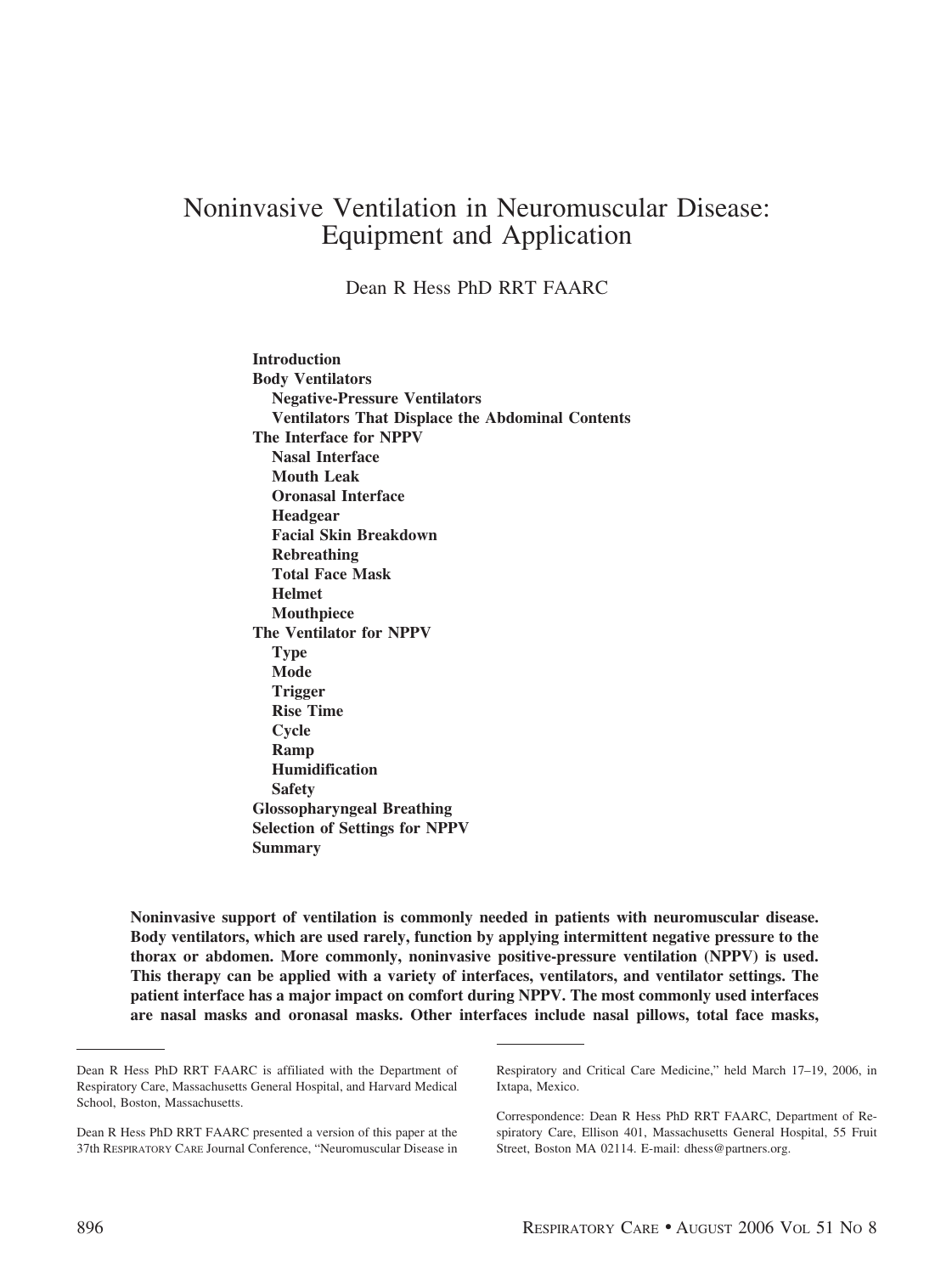**helmets, and mouthpieces. Theoretically, any ventilator can be attached to a mask rather than an artificial airway. Portable pressure ventilators (bi-level positive airway pressure) are available specifically to provide NPPV and are commonly used to provide this therapy. Selection of NPPV settings in patients with neuromuscular disease is often done empirically and is symptom-based. Selection of settings can also be based on the results of physiologic studies or sleep studies. The use of NPPV in this patient population is likely to expand, particularly with increasing evidence that it is life-prolonging in patients with diseases such as amyotrophic lateral sclerosis. Appropriate selection of equipment and settings for NPPV is paramount to the success of this therapy.** *Key words: bi-level ventilation, body ventilator, mask ventilation, mouthpiece ventilation, neuromuscular disease, noninvasive positive-pressure ventilation*. [Respir Care 2006;51(8):896–911. © 2006 Daedalus Enterprises]

## **Introduction**

Support of ventilation is commonly needed in patients with neuromuscular disease. Body ventilators can be used, but they have been abandoned for the most part in favor of positive-pressure ventilators. Noninvasive positivepressure ventilation (NPPV) is commonly used in patients with neuromuscular disease. This therapy can be applied with a variety of interfaces, ventilators, and ventilator settings. The purpose of this paper is to review the technical aspects of NPPV, with a focus on patients with neuromuscular disease and specific emphasis on the interface, the ventilator, and selection of ventilator settings.

#### **Body Ventilators**

Body ventilators function by applying intermittent negative pressure to the thorax or abdomen.1–3 These devices became popular during the polio epidemic of the 1950s. They fell out of favor with the increasing use of endotracheal intubation in the 1960s and the popularity of positive-pressure ventilation that followed. With modern methods of invasive and noninvasive ventilation, the use of body ventilators is today largely historical, although some patients continue to use these devices.

#### **Negative-Pressure Ventilators**

The tank ventilator, or iron lung, is the prototype negative-pressure ventilator (Fig. 1). It consists of a horizontal metal tank with side portholes. The patient lies supine on a foam mattress with the head protruding though a porthole at the end. A neck collar is tightened and negative pressure ( $-10$  cm H<sub>2</sub>O to  $-35$  cm H<sub>2</sub>O at a rate of 15–25 breaths/min) is generated by a pump-driven leather bellows near the patient's feet. There is limited access to the patient while in the iron lung. Moreover, the size of the device limits portability for the patient.

The Portalung is a modified version of the iron lung. It is smaller and weighs less than the iron lung, and it fits on a standard bed. It is powered by a negative-pressure ventilator. The chest cuirass, or "tortoise shell," is a rigid shell that fits over the anterior portion of the chest, or over the chest and abdomen, and is connected to a negative-pres-



Fig. 1. Negative-pressure ventilators. A: Iron lung. B: Portalung. C: Pneumowrap. D: Cuirass. (From Reference 2, with permission.)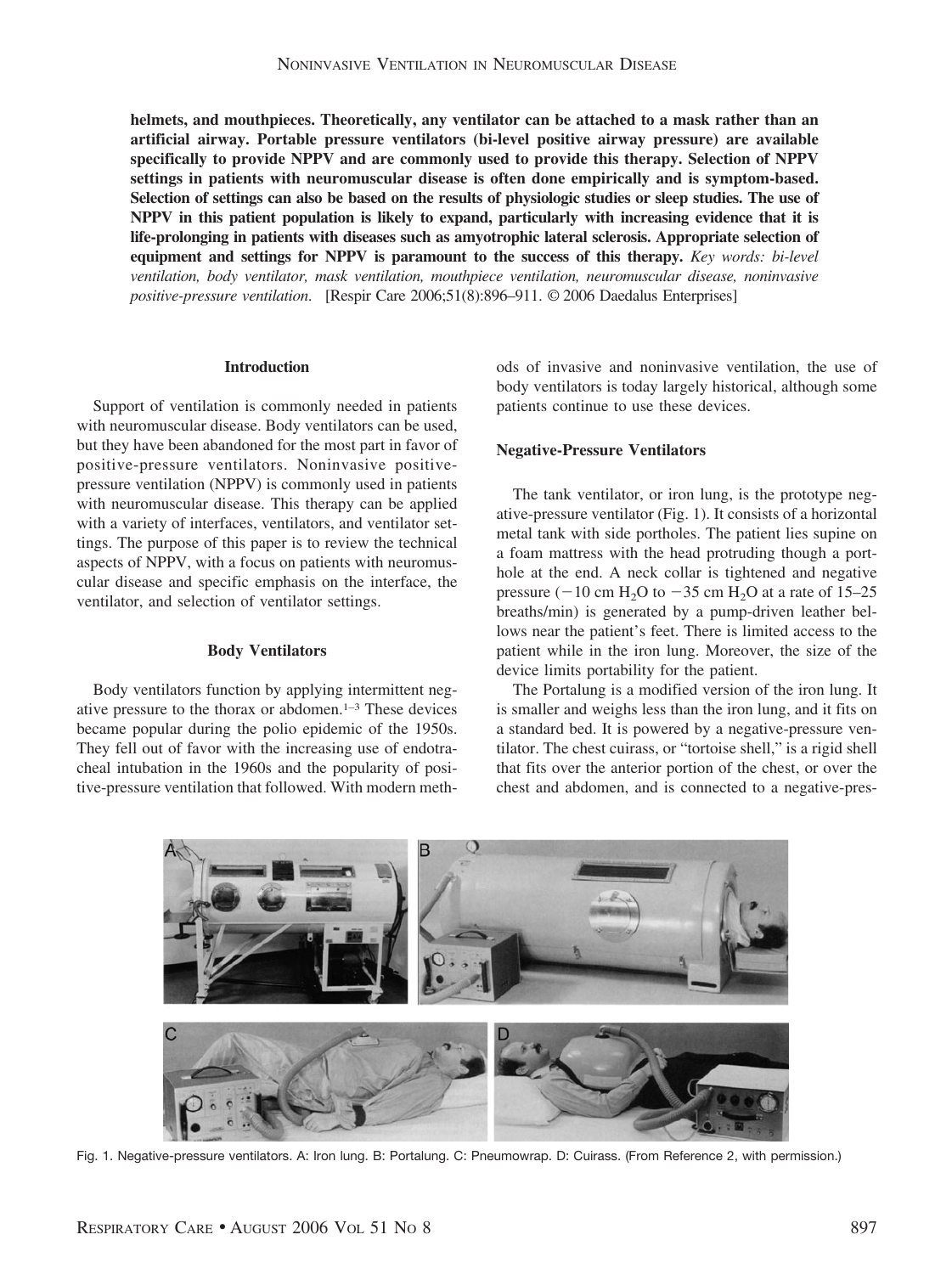

Fig. 2. Ventilators that displace the abdominal contents. A: Pneumobelt. B: Rocking bed. (From Reference 2, with permission.)

sure ventilator. It is less efficient than the iron lung or Portalung, but it has the advantages of portability and ease of application. Skin abrasions can occur if the device does not fit well.

The pneumowrap (also called the raincoat, poncho, or wrap) consists of a wind-proof, water-permeable nylon parka suspended over a rigid plastic or metal chest piece. It applies negative pressure over the anterior portion of the chest and abdomen. The patient must lie supine while using the device. It is easy to use. A common complaint with this device is coldness due to air circulation in the device.

An issue of concern with negative-pressure ventilators is the risk of upper-airway obstruction, especially during sleep. This, along with the practical considerations complicating their use, has made negative-pressure ventilators virtually obsolete. With the widespread use of NPPV, few clinicians have experience with the use of negative-pressure ventilators.

#### **Ventilators That Displace the Abdominal Contents**

The pneumobelt (Fig. 2A) is a cloth corset that contains an inflatable rubber bladder. The bladder is fitted over the abdomen and inflated intermittently by a positive-pressure ventilator  $(15-45 \text{ cm } H_2O)$ . The pneumobelt functions effectively only when the patient is sitting at  $>$  30 degrees. Inflation of the bladder pushes abdominal contents inward, displacing the diaphragm upward, and assisting exhalation.4 Deflation of the bladder allows passive downward motion of the diaphragm and an associated inhaled tidal volume  $(V_T)$ .

The rocking bed (Fig. 2B) functions by rocking the patient in a vertical axis over an arc of 40–45 degrees. The force of gravity on the abdomen affects diaphragm motion and  $V_T$ . A greater rocking arc increases ventilation but is more uncomfortable for the patient. The rocking bed is

| Desirable Characteristics of an NPPV Interface<br>Table 1. |  |
|------------------------------------------------------------|--|
|------------------------------------------------------------|--|

 $NPPV = noninvasive positive-pressure ventilation$ 

limited by its bulkiness, lack of portability, and relative inefficiency.

## **The Interface for NPPV**

The patient interface has a major impact on comfort during NPPV. A poorly-fitting interface decreases clinical effectiveness and patient adherence to therapy. Table 1 lists desirable characteristics of an NPPV interface. The interface is often the weak link in the application of NPPV. The most commonly used interfaces are nasal masks and oronasal masks (Fig. 3), and there are advantages and disadvantages of each (Table 2). Other interfaces (Figs. 4 and 5) include nasal pillows, total face masks, helmets, and mouthpieces. In the past, custom masks were occasionally molded to fit the anatomy of the patient's face. Today, a variety of sizes and designs are commercially available from a number of manufacturers, as both disposable and reusable designs. The variety of interfaces commonly available can be confusing for the clinician who is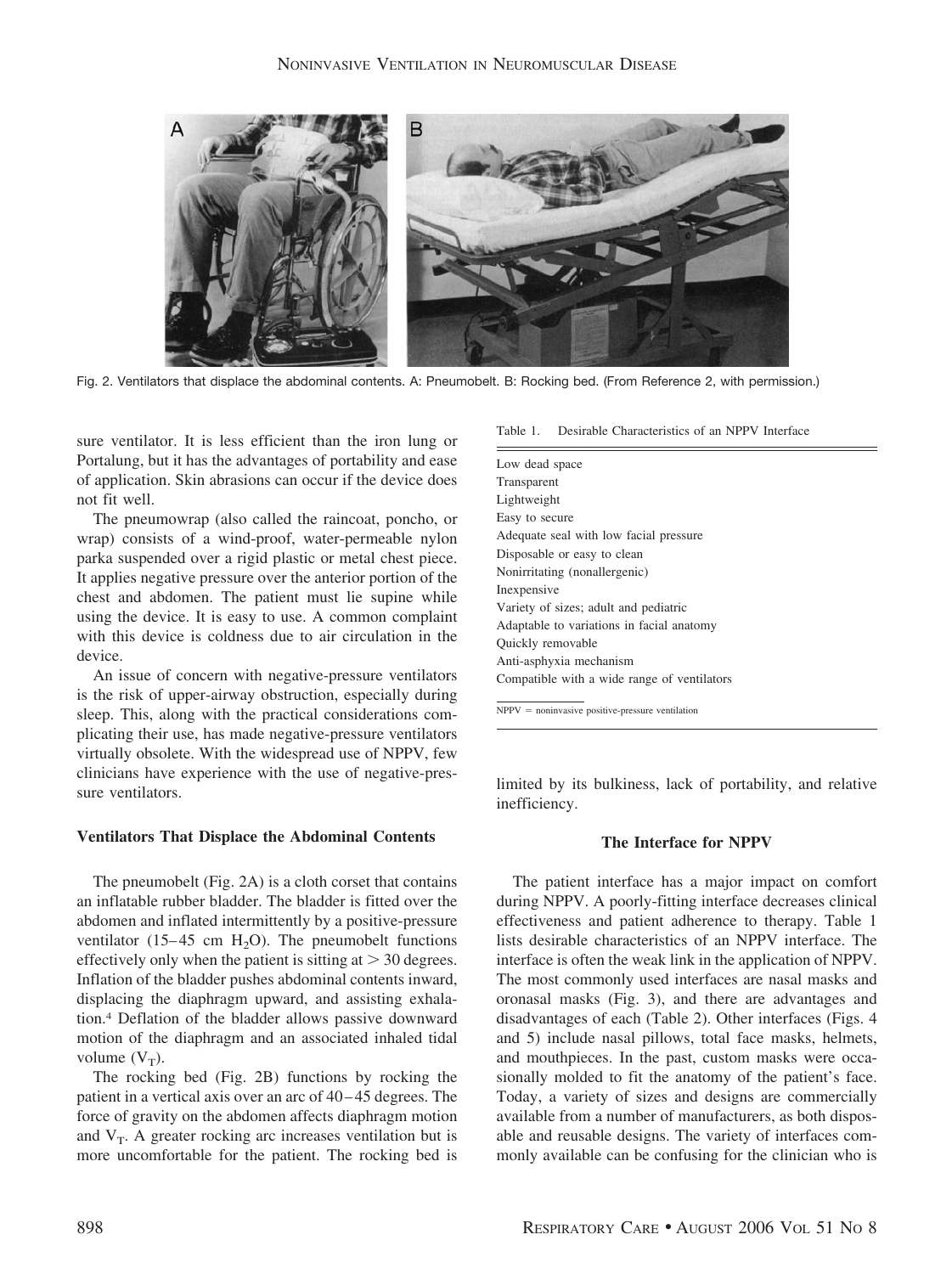

Fig. 3. Left: Nasal mask. Right: Oronasal mask. (Courtesy of Respironics, Murrysville, Pennsylvania.)

only occasionally involved in the care of patients who need NPPV.

#### **Nasal Interface**

The nasal interface provides ventilation to the nose. Most common is the nasal mask, which fits just above the junction of the nasal bone and cartilage, directly at the sides of both nares, and just below the nose above the upper lip. Some nasal masks are gel-filled and others use an open cushion with an inner lip, in which pressure inside the mask pushes the cushion against the face (Fig. 6).

Nasal pillows, or nasal plugs or cushions, are available from several manufacturers. This interface consists of soft

Table 2. Advantages and Disadvantages of Various Types of NPPV Interface

| Interface       | Advantages                                | Disadvantages                                         |  |  |
|-----------------|-------------------------------------------|-------------------------------------------------------|--|--|
| Nasal           | Less risk of aspiration                   | Mouth leak                                            |  |  |
|                 | Easier secretion clearance                | Higher resistance through nasal passages              |  |  |
|                 | Less claustrophobia                       | Less effective with nasal obstruction                 |  |  |
|                 | Easier speech                             | Nasal irritation and rhinorrhea                       |  |  |
|                 | Patient may be able to eat                | Mouth dryness                                         |  |  |
|                 | Easy to fit and secure                    |                                                       |  |  |
|                 | Less dead space                           |                                                       |  |  |
| Oronasal        | Better oral leak control                  | Increased dead space                                  |  |  |
|                 | More effective in mouth breathers         | Claustrophobia                                        |  |  |
|                 |                                           | Increased aspiration risk                             |  |  |
|                 |                                           | Increased difficulty speaking and eating              |  |  |
|                 |                                           | Asphyxiation with ventilator malfunction              |  |  |
| Mouthpiece      | Less interference with speech             | Less effective if patient cannot maintain mouth seal  |  |  |
|                 | Very little dead space                    | Usually requires nasal or oronasal interface at night |  |  |
|                 | May not require headgear                  | Nasal leak                                            |  |  |
|                 |                                           | Potential for orthodontic injury                      |  |  |
| Total face mask | May be more comfortable for some patients | Potentially greater dead space                        |  |  |
|                 | Easier to fit (one size fits all)         | Potential for drying of the eyes                      |  |  |
|                 | Less facial-skin breakdown                | Cannot deliver aerosolized medications                |  |  |
| Helmet          | May be more comfortable for some patients | Rebreathing                                           |  |  |
|                 | Easier to fit                             | Poorer patient-ventilator synchrony                   |  |  |
|                 | No facial-skin breakdown                  | Less respiratory muscle unloading                     |  |  |
|                 |                                           | Risk of asphyxiation if ventilator malfunctions       |  |  |
|                 |                                           | Cannot deliver aerosolized medications                |  |  |
|                 |                                           |                                                       |  |  |

 $NPPV = noninvasive positive-pressure ventilation$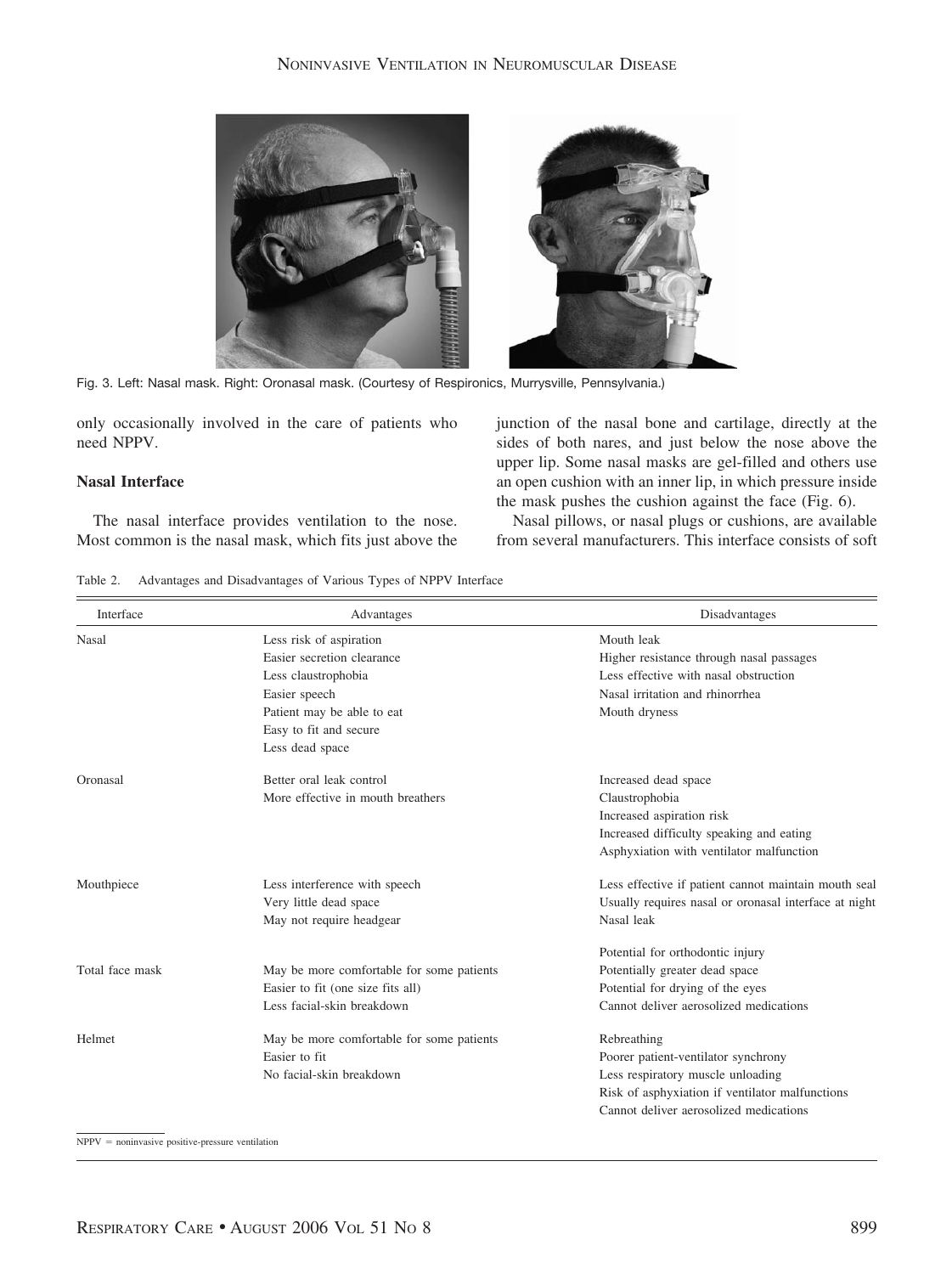

Fig. 4. Left: Nasal pillows. (Courtesy of Puritan-Bennett.) Center. Total face mask. (Courtesy of Respironics, Murrysville, Pennsylvania.) Right: Helmet.



Fig. 5. A: Mouthpiece devices for noninvasive positive-pressure ventilation (NPPV). B: Mouthpiece with lip-seal. (From Reference 5, with permission.) C: Patient using an angled mouthpiece for NPPV. D: Patient using mouthpiece with lip-seal for NPPV. (From Reference 5, with permission.)

plastic plugs inserted into the nares, shaped in a way that the pressure applied during inspiration helps to seal the wall of the pillows against the inner surface of the nasal vestibule. The pillows are held in place with specifically manufactured headgear.

# **Mouth Leak**

Leak through the mouth is common with a nasal mask. This can affect comfort, cause dry mouth, result in lesseffective ventilation, affect patient-ventilator interaction (trigger and cycle), and disrupt sleep architecture. Navelesi et al6 assessed 26 stable hypercapnic patients who were naïve to NPPV and had restrictive thoracic disease or chronic obstructive pulmonary disease (COPD). In a crossover design, each patient received 30-min trials with a nasal mask, oronasal mask, or nasal pillows. The nasal mask was better tolerated than the other interfaces, but  $P_{aCO}$ , was lower with an oronasal mask than with a nasal mask, and minute ventilation was higher with the oronasal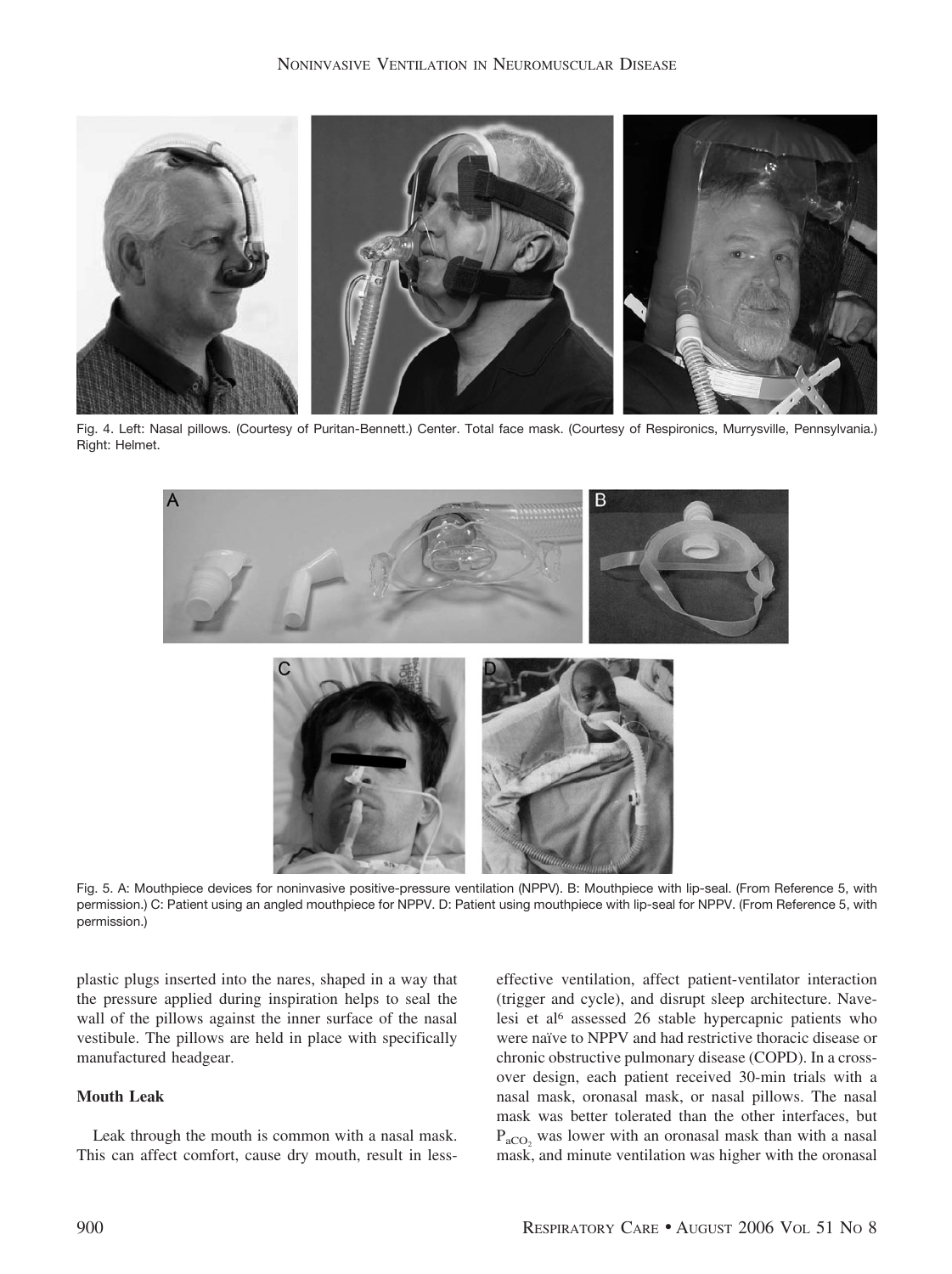

Fig. 6. A: Mask with inflatable cushion. B: Mask with foam-filled cushion. C: Mask with inner lip that fits to the face when pressure is applied to the mask. D: Mask with a gel-filled cushion.

mask than with the nasal mask because of greater  $V_T$ . A criticism of that study<sup>6</sup> is that the researchers used a very comfortable mask (gel cushion) during nasal NPPV but a less comfortable mask (air inflatable cushion) during oronasal ventilation. In acutely ill patients, Kwok et al<sup>7</sup> reported that nasal and oronasal masks performed similarly with regard to gas exchange and avoiding intubation, but the oronasal mask was better tolerated. Unsuccessful NPPV has been associated with mouth leak.<sup>8</sup>

Willson et al<sup>9</sup> studied the effectiveness of a nasal mask versus an oronasal mask in patients with nocturnal hypoventilation. They reported that the type of interface did not affect gas exchange (oxygen saturation or transcutaneously measured  $P_{CO_2}$ ), and arousal indices were comparable for both masks. Meyer et al<sup>10</sup> assessed the effect of mouth leak on sleep quality in 6 patients with chest wall and neuromuscular disease using nocturnal nasal NPPV. All patients had air leak through the mouth for the majority of sleep. Air leaking through the mouth was associated with frequent arousals during lighter stages of sleep, which interfered with progression to deeper stages, thus compromising sleep quality. Teschler et al<sup>11</sup> studied the acute effect of sealing the mouth on sleep architecture and transcutaneously measured  $P_{CO_2}$  in 9 patients receiving longterm nasal ventilation with symptomatic mouth leak. On one night, the mouth was taped closed and on another night the mouth was untaped (allowing leak).  $P_{CO_2}$  was lower in 8 of 9 patients with the mouth taped. The arousal index was lower in every patient with the mouth taped



Fig. 7. Effect of taping the mouth on arousal index. The black squares represent data points from patients who had cardiac failure and Cheyne-Stokes breathing. The white squares represent data points from patients who had chronic obstructive pulmonary disease or kyphoscoliosis (of the latter there was only one). The solid lines represent patients who received supplemental oxygen. The dashed lines represent patients who did not receive supplemental oxygen. (From Reference 11, with permission.)*.*



Fig. 8. Examples of commercially available chin straps. (Courtesy of Respironics, Murrysville, Pennsylvania.)

(Fig. 7). The authors concluded that mouth leak reduced effective nasal ventilatory support, increased  $P_{CO_2}$ , and disrupted sleep architecture. These studies suggest that mouth leak during nasal ventilation may have an important effect on sleep quality during NPPV.

Several approaches can be used if excessive mouth leak occurs with a nasal interface. The patient can be coached to keep the mouth closed, but this is usually ineffective, particularly during sleep. A chin strap (Fig. 8) can be tried. Willson et al<sup>9</sup> found the chin strap effective in 14 of 16 subjects. Gonzalez et al<sup>12</sup> reported that a chin strap can reduce air leak and  $P_{aCO_2}$ . However, the chin strap was only effective in about a third of patients. If persistent mouth leak occurs, an oronasal mask is often needed. In some patients, a nasal interface can be used during the daytime and an oronasal mask is used at night to minimize mouth leak and improve sleep quality.

#### **Oronasal Interface**

The oronasal mask should fit just above the junction of the nasal bone and cartilage to just below the lower lip.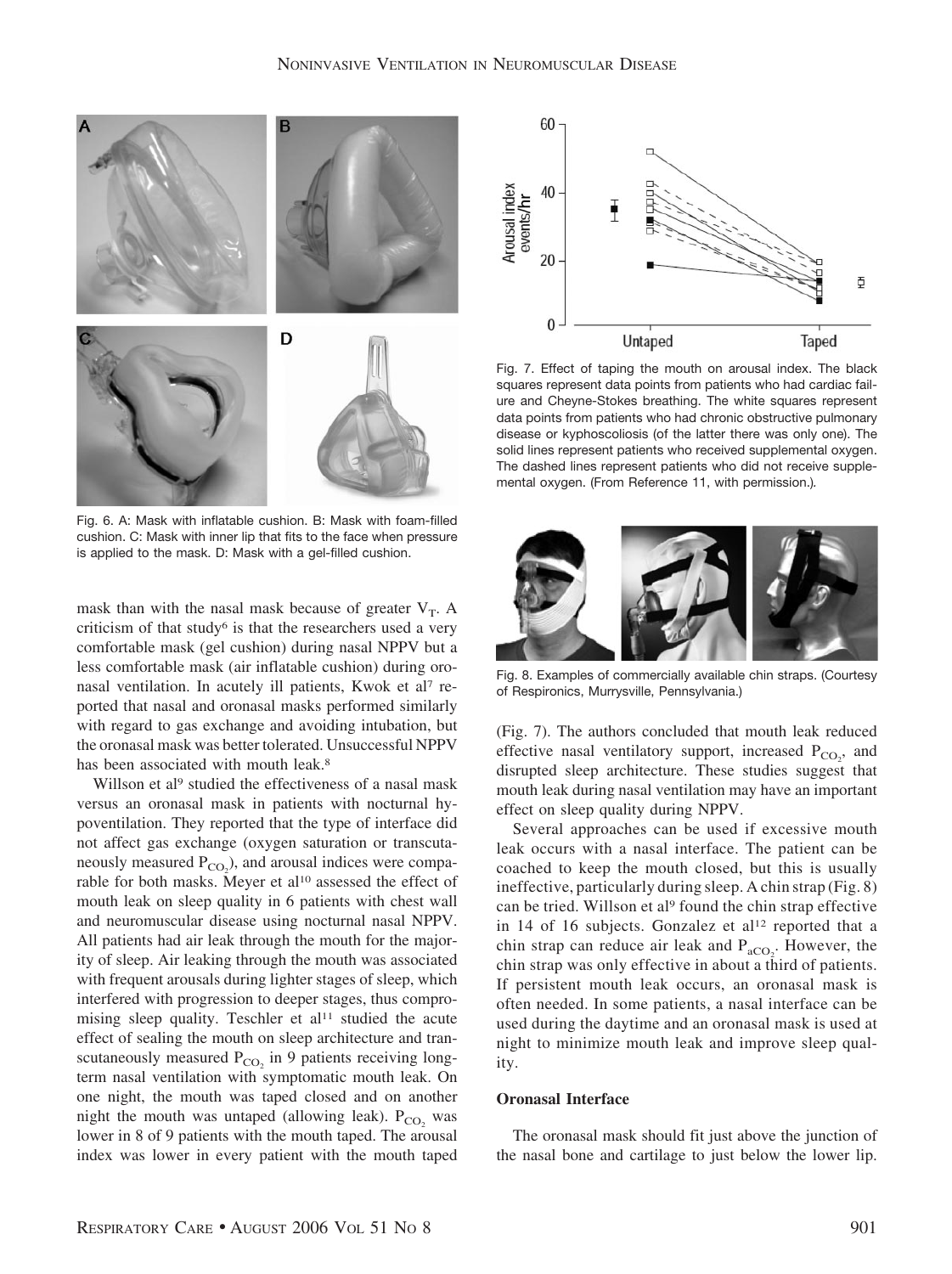

Fig. 9. Forehead spacer designs to decrease the risk of facial skin breakdown. Left: Gel spacer. Center: Foam spacer. Right: Adjustable forehead arm.

Some commercially available oronasal masks have a soft air-filled or foam-filled cushion. Others have an inflatable cushion, in which air can be added or removed after it is fitted to the patient to improve mask fit.13 As with nasal masks, most oronasal masks designed specifically for NPPV have an open cushion with an inner lip. They are commercially available in a variety of sizes and are often equipped with anti-asphyxia valves and quick-release features.

## **Headgear**

Appropriate headgear is needed to maintain correct position of the mask. Elastic straps with holes that attach to hooks are used with some oronasal masks. The hooks can be either on the outer edge of the mask or near the center of the mask. Attachment of the headgear to the outer edge of the mask may better distribute the pressure of the mask and facilitate a seal. Most modern masks designed specifically for NPPV use cloth straps and Velcro to secure the mask. The cloth straps fit through attachments at the sides and top of the mask. Velcro allows nearly infinite adjustments of the headgear. Some headgear uses a cap design to minimize movement of the straps. A common mistake is to fit the headgear too tightly. It should be possible to pass 1 or 2 fingers between the headgear and the face. Fitting the headgear too tightly may not improve the fit and always decreases patient comfort and compliance.

The design of some NPPV masks is such that the top of the mask is secured on the forehead rather than at the bridge of the nose. Forehead spacers are an important feature of this design (Fig. 9). These foam or gel cushions fill the gap between the forehead and the mask, thus reducing pressure on the bridge of the nose. Another design that decreases pressure on the nose is an adjustable forehead arm on the mask.



Fig. 10. Facial skin breakdown secondary to mask used for noninvasive positive-pressure ventilation. (From Reference 14, with permission.)

## **Facial Skin Breakdown**

A potential problem with nasal and oronasal masks is facial skin breakdown, which most commonly occurs on the bridge of the nose (Fig. 10).14,15 Several approaches can be taken to address this issue. Perhaps most important is to avoid strapping the mask too tightly. Although large leaks around the mask are uncomfortable (particularly leaks toward the eyes), NPPV can be successful with small-to-moderate leaks, and most modern ventilators designed for NPPV adequately compensate for this leak. It is important that the mask size is appropriate for the patient. Too large or small a mask increases the likelihood of poor fit and facial soreness. Sometimes it helps to change to a mask made by a different manufacturer. A mask with a forehead spacer or an adjustable forehead arm can be used to reduce the pressure on the bridge of the nose. Wound-care tape (eg, Duoderm or Hydrogel) can be applied to the bridge of the nose,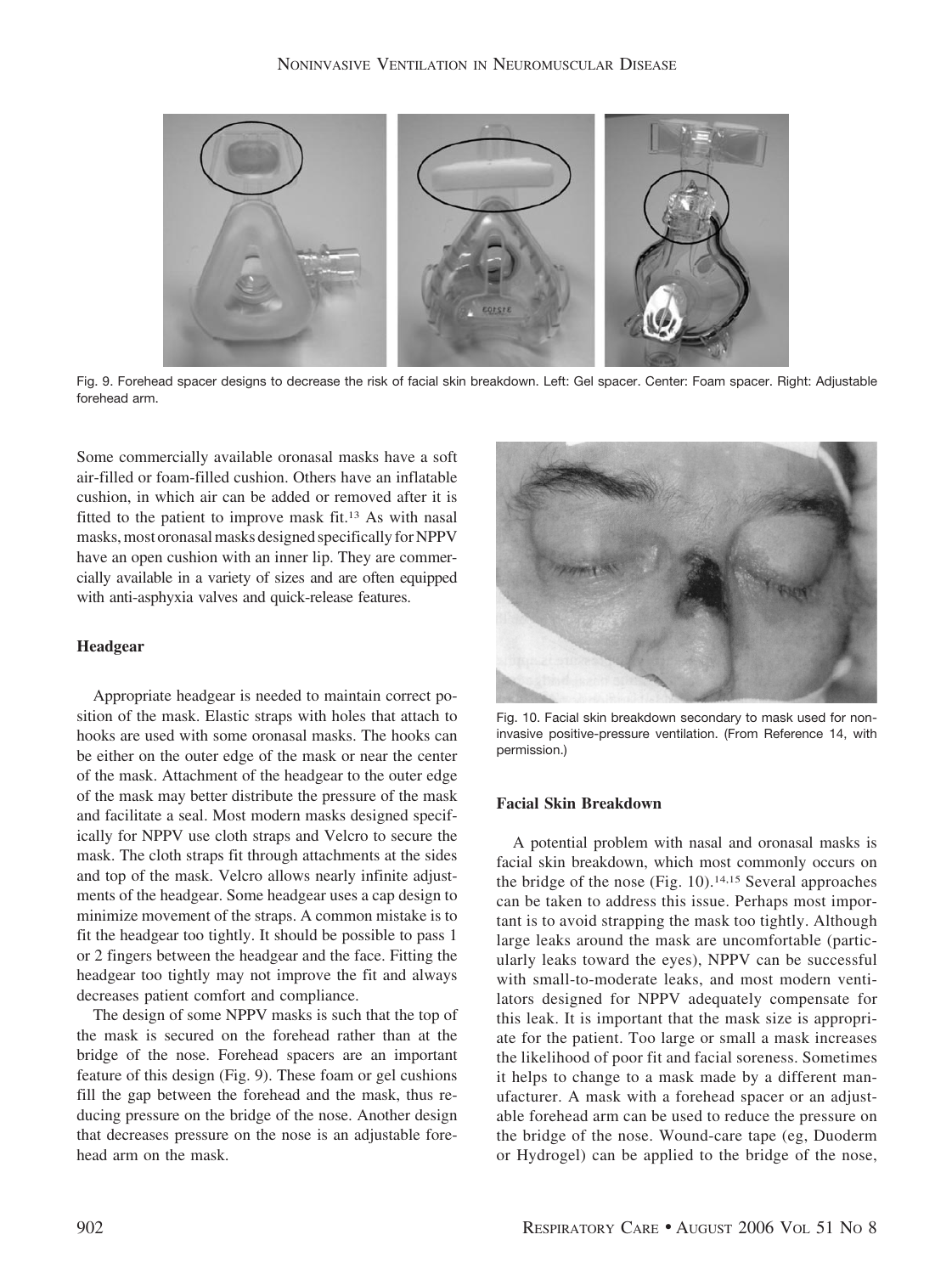but this is less effective after substantial skin breakdown has occurred. One can also consider the use of a different interface (eg, nasal pillows, mouthpiece, or total face mask).

## **Rebreathing**

The interface can affect the degree of rebreathing during NPPV if the ventilator circuit has a leak port for exhalation. In a lung-model study, Schettino et al<sup>16</sup> reported a lower volume of rebreathed  $CO<sub>2</sub>$  with the exhalation port in the mask, as compared to the exhalation port in the circuit. Saatci et al,<sup>17</sup> also using a lung model, found that an oronasal mask with the exhalation port in the mask decreased the total dynamic dead space, compared to having the leak port in the circuit. Theoretically, with a nasal mask the patient can exhale through the mouth, which should decrease rebreathing.

#### **Total Face Mask**

The total face mask<sup>18</sup> is an alternative for patients who are unable to obtain a good seal with a nasal mask, experience skin breakdown, or are claustrophobic. Because the total face mask covers the entire face, there are no pressure points around the nose to cause sores or skin breakdown. An effective seal is created around the outside of the face as air pressure from the system inflates the soft, flexible sealing layer. This minimizes leaks while providing optimal airflow through the nasal passages. Because the air pressure is able to circulate throughout the mask, it may be more comfortable for the patient.

#### **Helmet**

The helmet (a transparent, latex-free, polyvinyl chloride cylinder linked by a metallic ring to a soft collar that seals the helmet around the neck) has been proposed as an alternative to conventional face mask for NPPV in patients with acute respiratory failure.<sup>19-24</sup> One concern with the helmet is the risk of rebreathing.<sup>23</sup> Also, the helmet is less effective in unloading inspiratory muscles than is a standard face mask.24 This interface is probably not appropriate for patients with neuromuscular disease and chronic respiratory failure.

## **Mouthpiece**

Mouthpieces are more often used in patients with chronic respiratory failure, but may be used occasionally during acute respiratory failure.5,25,26 Some patients

with neuromuscular disorders use volume-controlled ventilators and small angled mouthpieces or straw-type mouthpieces. Although a few individuals have learned to use such mouthpieces during sleep, most patients change to a nasal or oronasal mask at night. The mouthpiece can be mounted close to the head so that the patient can speak after each breath. Some mouthpieces are configured with a lip seal to minimize air leak. The patient may need nose plugs if nasal leak occurs. Orthodontic deformity5 and hypersalivation can occur with mouthpiece ventilation.

Considerable experience with mouthpiece NPPV has been reported by Bach et al.5,25 In a report of 257 patients with acute or chronic respiratory failure, mouthpiece NPPV was the predominant method of daytime ventilator support in most of the patients. Mouthpiece NPPV was also used at night by 163 patients, 61 of whom had little or no measurable vital capacity. A lip seal or custom orthodontic interface was used for nocturnal mouthpiece NPPV.

Mouthpiece ventilation can be provided with a bi-level ventilator or a portable volume ventilator. Currently available portable volume ventilators have low-pressure alarms to detect a disconnection. This makes open-circuit ventilation, such as that used with mouthpiece ventilation, difficult, because of low-pressure alarming. Open-circuit mouthpiece ventilation can be performed when sufficient peak inspiratory flow is used to create enough back-pressure against the mouthpiece to prevent a low-pressure alarm. When the set ventilator rate is sufficient to prevent an apnea alarm, the ventilator circuit can remain open for extended periods without either low-pressure or apnea alarming. The patient receives a ventilator-assisted breath as often as needed by making a "sip" effort through the mouthpiece to trigger the ventilator. This allows the patient to receive as much noninvasive ventilatory support as needed. Boitano and Benditt<sup>26</sup> determined which portable volume ventilators support mouthpiece ventilation and what peak inspiratory flows create adequate circuit pressure to prevent a low-pressure alarm. The following ventilators supported mouthpiece ventilation: Respironics Lifecare PLV-100 and PLV Continuum, Mallinckrodt Achieva PSO2, Pulmonetics LTV800, Newport HT50, and Uni-Vent Eagle 754.

#### **The Ventilator for NPPV**

#### **Type**

Any ventilator can be attached to a face mask or other NPPV interface, rather than an artificial airway. Criticalcare ventilators can be used to provide NPPV in the hospital setting, with the advantages of precise control of fraction of inspired oxygen  $(F_{IO_2})$ , various modes and in-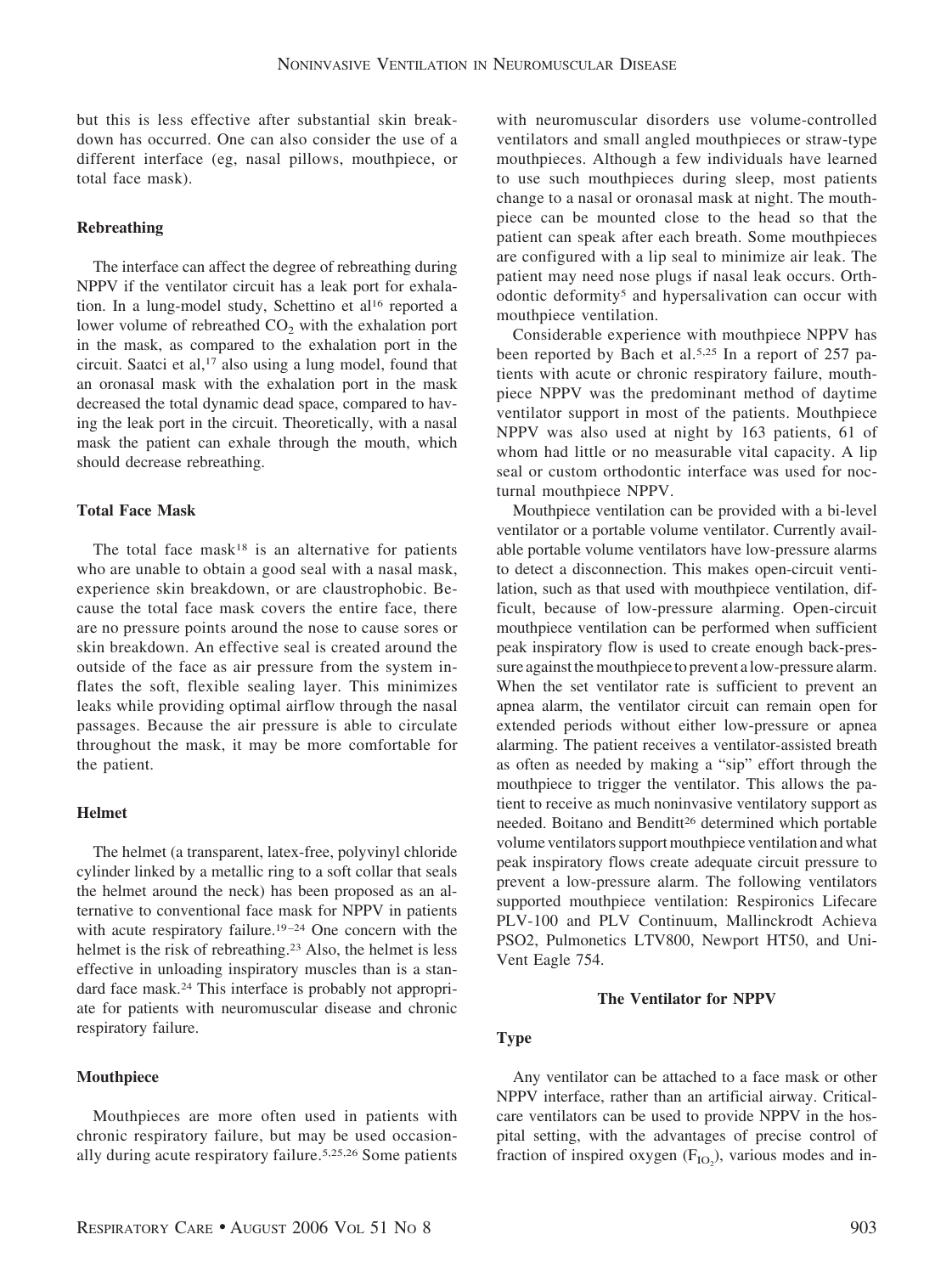| Table 3. | Considerations in the Selection of a Ventilator for NPPV |  |  |  |  |  |  |
|----------|----------------------------------------------------------|--|--|--|--|--|--|
|----------|----------------------------------------------------------|--|--|--|--|--|--|

| Leak compensation                                        |
|----------------------------------------------------------|
| Trigger and cycle coupled to patient's breathing pattern |
| Rebreathing                                              |
| Oxygen delivery (acute care)                             |
| Monitoring                                               |
| Alarms (safety vs nuisance)                              |
| Portability (size, weight, battery)                      |
| Tamper-proof                                             |
| Cost                                                     |
|                                                          |

spiratory flow patterns, and separation of inspiratory and expiratory gases to limit rebreathing. Critical-care ventilators have extensive monitors and alarms, which may be desirable during invasive ventilation but can be distracting and annoying for patients and clinicians during NPPV. The greatest disadvantage of critical-care ventilators is that they have difficulty dealing with the leaks that occur during noninvasive ventilation. Some modern ventilators can be set to provide either invasive or noninvasive ventilation, providing the benefits of NPPV within a critical-care ventilator. Table 3 lists considerations in the selection of a ventilator for NPPV.

Conventional home-care ventilators have been used to provide NPPV. These ventilators function well when little patient-ventilator interaction occurs, such as in patients with neuromuscular disease. In the past, the triggering on these ventilators was poor and inspiratory flow was fixed, which limited their use for NPPV. These ventilators are generally intolerant of leaks, although, to some extent, leak compensation can be made by increasing the set  $V_T$ . These ventilators have a limited number of alarms, and they operate from battery power, both of which are benefits for home use. These ventilators have a true exhalation valve, so rebreathing is not a problem. Newer home-care ventilators are much improved and offer a variety of modes and features desirable for NPPV. Some are small and lightweight and thus portable.

Portable pressure ventilators (bi-level positive airway pressure) are available specifically for NPPV (Fig. 11). Their major advantage is the ability to function correctly with leaks. In fact, they require a leak to function correctly. They are blower devices that vary inspiratory and expiratory pressure in response to patient demand. These ventilators typically provide pressure-support ventilation (PSV), but most can also provide pressure-controlled ventilation (PCV). They do not provide volume-controlled ventilation (VCV). PSV (or PCV) is achieved by setting the inspiratory positive airway pressure and expiratory positive airway pressure (EPAP). The mathematical difference between inspiratory positive airway pressure and



 $\overline{NPPV}$  = noninvasive positive-pressure ventilation  $NPV$  = noninvasive positive-pressure ventilation positive-pressure ventilation.

EPAP is the level of pressure support (or pressure control). They typically provide modest inspiratory pressure ( $\leq$  30 cm H<sub>2</sub>O) and expiratory pressure ( $\leq$  15 cm H<sub>2</sub>O). Evaluations of these have reported that they perform as well as, and sometimes better than, critical-care ventilators.27–34

A concern with the portable pressure ventilators is the potential for  $CO_2$  rebreathing.<sup>35-37</sup> These ventilators use a single hose that does not have a true exhalation valve. Expired gas passes through a fixed leak established in the device. Particularly with low flow from the ventilator, as may occur with a low level of positive end-expiratory pressure (PEEP), there is inadequate flushing of  $CO<sub>2</sub>$ , and consequent rebreathing. This problem can be resolved by increasing the PEEP ( $\geq 4$  cm H<sub>2</sub>O) or using a valve that prevents rebreathing. Increasing the leak flow also flushes  $CO<sub>2</sub>$  from the system. A fixed leak in the mask may produce less rebreathing than a fixed leak in the hose.17 A nonrebreathing exhalation valve can also be used, although Hill et al<sup>38</sup> reported no benefit from the use of such a valve in patients receiving long-term nasal ventilation, probably because of leak through the mouth.

Supplemental oxygen is usually not necessary in patients with neuromuscular disease who require NPPV, unless they develop an acute process such as pneumonia. Precise oxygen administration is difficult with some ventilators used for NPPV. Oxygen is typically titrated into the circuit at the ventilator outlet or into the mask.39,40 The  $F_{IO}$  is determined by the oxygen flow, ventilatory pattern, and leak. Because of the high flow from the ventilator, it is generally difficult to achieve an  $F_{IO}$  greater than 0.60. Newer noninvasive ventilators allow a precisely set  $F_{IO_2}$ .

#### **Mode**

There are advantages and disadvantages to VCV, PSV, and PCV for NPPV (Table 4). PSV is commonly used for NPPV. A theoretical advantage of PSV is that it varies the inspiratory flow to meet patient demand, which should improve patient comfort during NPPV. Girault et al<sup>41</sup> com-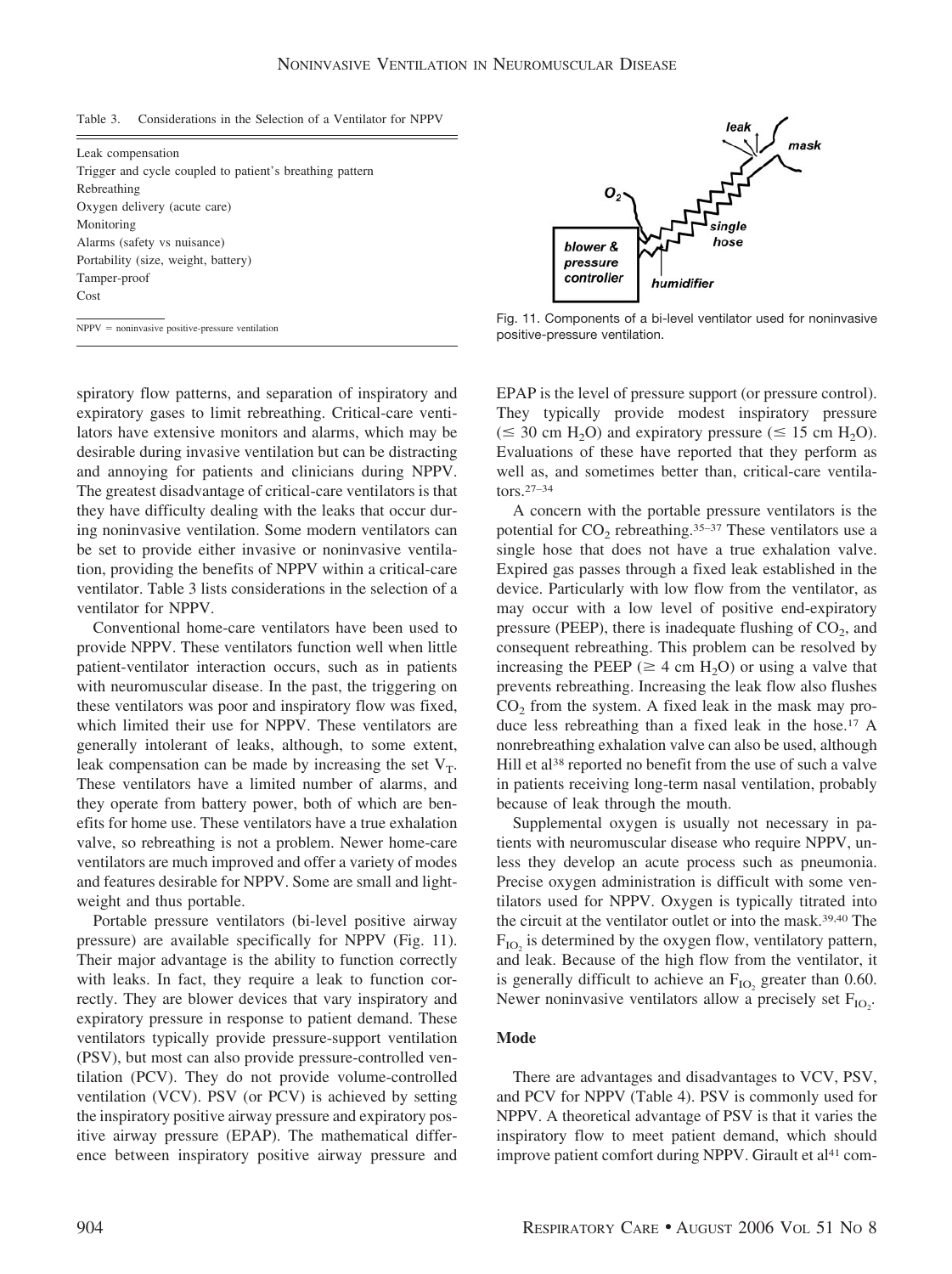| Table 4. | Comparison of Volume Ventilator and Pressure Ventilator |
|----------|---------------------------------------------------------|
|          | for NPPV in Patients With Neuromuscular Disease         |

| Volume Ventilator                                  |
|----------------------------------------------------|
| More complicated to use                            |
| Wide range of alarms                               |
| Constant tidal volume                              |
| Breath-stacking possible.                          |
| No leak compensation                               |
| Can be used without PEEP                           |
| Rebreathing minimized                              |
| Pressure Ventilator                                |
| Simple to use                                      |
| Limited alarms                                     |
| Variable tidal volume                              |
| Breath-stacking not possible                       |
| Leak compensation                                  |
| PEEP (EPAP) always present                         |
| Rebreathing possible.                              |
|                                                    |
| $NPPV = noninvasive positive-pressure ventilation$ |
| $PEEP = positive end-expiratory pressure$          |
| $EPAP =$ expiratory positive airway pressure       |

pared VCV and PSV in 15 patients with hypercapnic respiratory failure. VCV and PSV similarly improved breathing pattern and gas exchange. The inspiratory work load was less with VCV, but patient comfort was greater with PSV. In patients with stable cystic fibrosis, Fauroux et al<sup>42</sup> found that both PSV and VSV decreased respiratory-muscle unloading. The available evidence does not show any mode to be clearly superior to another for providing NPPV in patients with neuromuscular disease (Table 5).5,43–48

A new mode, proportional-assist ventilation (PAV), has been used effectively and may improve patient tolerance of NPPV during acute respiratory failure.49–51 In patients with chronic respiratory failure due to neuromuscular disease and chest-wall deformity, Hart et al<sup>52</sup> found that PSV and PAV produced similar improvements in physiologic variables. However, greater diaphragm unloading was observed with PSV than with PAV, which was associated with greater symptomatic benefit. Porta et al<sup>53</sup> compared the short-term physiologic effects of PSV and PAV in 11 patients with clinically stable COPD and 7 patients with restrictive chest-wall diseases. They reported that noninvasive PAV, set at the patient's comfort, was not superior to PSV in unloading the inspiratory muscles. Winck et al<sup>54</sup> compared the tolerance and physiologic effects of a 5-night treatment with either nasal PAV or PSV in patients with chronic ventilatory failure (4 with COPD and 10 with restrictive thoracic diseases). PAV and PSV had similar patient tolerance and were equally effective in reducing daytime hypercapnia and improving nocturnal oxygen saturation and symptoms. PAV was associated with less nasal and oral dryness but with more alarm noise.

## **Trigger**

Modern ventilator triggers are very sensitive to patient effort, so auto-triggering can be problematic. Auto-triggering can occur because of leaks, which is less of a problem with a bi-level ventilator.<sup>55</sup> Failure to trigger is usually due to muscle weakness, intrinsic PEEP, or a high level of support. Fanfulla et al<sup>56</sup> reported the presence of ineffective trigger efforts with a high level of pressure support in patients with neuromuscular disease. Central apnea was found to be more prevalent with PSV in normal subjects using a nasal mask,<sup>57</sup> in intubated patients,<sup>58</sup> and in patients being evaluated in an out-patient sleep laboratory.59 For these reasons, a back-up rate is recommended during NPPV, particularly with nocturnal applications.

#### **Rise Time**

Rise time (pressurization rate) is the amount of time required to reach the pressure target at the onset of inhalation with PSV and PCV. With a slow rise time it takes longer to reach the pressure target, and with a fast rise time the pressure target is reached sooner. The rise time during NPPV can be adjusted on some ventilators. A faster rise time has been shown to better unload the respiratory muscles of patients with COPD (Fig. 12), but this may be accompanied by substantial air leaks and poor tolerance.<sup>60</sup> In patients with neuromuscular disease, a slower rise time is often better tolerated. Rise time should be set to maximize patient comfort.

## **Cycle**

The term "cycle" refers to the change-over from the inspiratory phase to the expiratory phase. During PSV, the inspiratory phase terminates when flow falls to a predetermined fraction of peak inspiratory flow. Hotchkiss et al<sup>61</sup> used a mathematical model to evaluate the effect of mask leak during PSV with NPPV. They found that PSV, applied in the presence of an inspiratory leak, can be accompanied by variations in the duration of the inspiratory phase and the development of intrinsic PEEP. Several approaches can be taken to address this issue. First, mask leak should be minimized. Second, some ventilators allow setting the maximum inspiratory time, which is useful in the presence of leaks.62,63 Third, on some ventilators the flow cycle criteria can be adjusted to mitigate issues with leaks.64

## **Ramp**

Ramp is a feature available on many bi-level ventilators. Ramp causes the pressure to increase gradually, from a low level to the prescribed level. This may be useful in patients with obstructive sleep apnea (OSA) who require a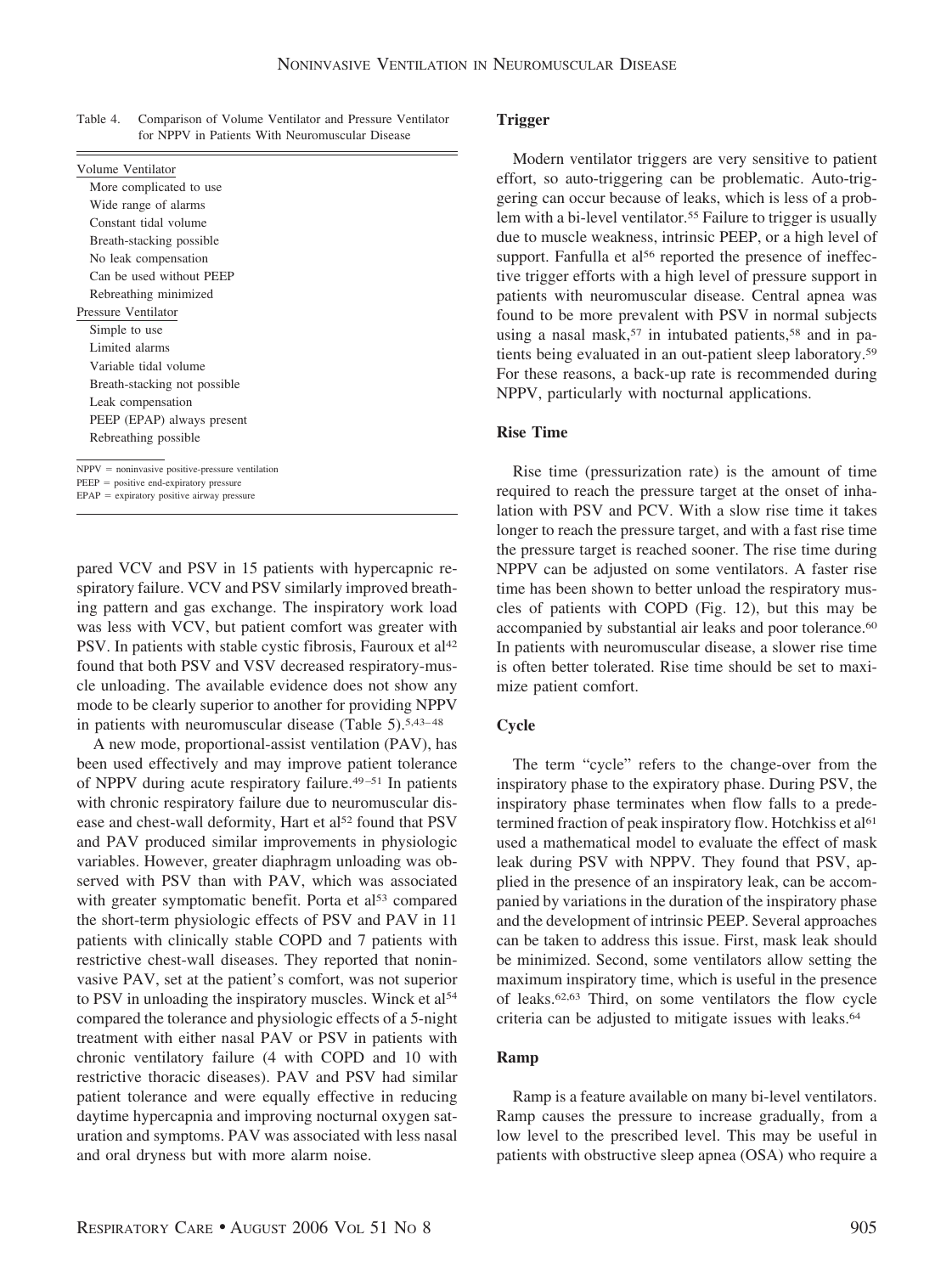| First Author                                                                  | <b>Study Design</b>                                                                                                                     | Results                                                                                                                                                             |
|-------------------------------------------------------------------------------|-----------------------------------------------------------------------------------------------------------------------------------------|---------------------------------------------------------------------------------------------------------------------------------------------------------------------|
| Navalesi <sup>6</sup>                                                         | Crossover study. 26 stable hypercapnic patients with<br>restrictive or obstructive pulmonary disease                                    | No differences in $V_T$ , blood gas values, or breathing pattern using<br>PSV or VCV                                                                                |
| Restrick <sup>43</sup>                                                        | Crossover study. 12 patients with nocturnal hypoventilation                                                                             | PSV was as effective as VCV                                                                                                                                         |
| Meecham Jones <sup>44</sup>                                                   | Crossover study. Patients with stable chronic respiratory<br>failure                                                                    | PSV was as effective as VCV                                                                                                                                         |
| Schonhofer <sup>45</sup>                                                      | Crossover study. 30 patients with chronic respiratory<br>failure (variety of diagnoses). Compared VCV and<br>BiPAP in timed mode        | Timed mode inadequate in some patients                                                                                                                              |
| Chadda <sup>46</sup>                                                          | Crossover study. 13 patients with neuromuscular disease                                                                                 | PSV, PCV, and VCV had similar effects on minute ventilation<br>and respiratory muscle unloading. 5 patients preferred PSV, 4<br>preferred VCV, and 4 preferred PCV. |
| Windisch <sup>47</sup>                                                        | Crossover study. 5 patients with COPD and 5 patients<br>without COPD                                                                    | Nocturnal PCV and VCV had similar effects on gas exchange and<br>sleep quality. More gastrointestinal adverse effects with VCV.                                     |
| Munoz <sup>48</sup>                                                           | Retrospective study. 110 patients with chronic respiratory<br>failure (neuromuscular disease, kyphoscoliosis, or post-<br>tuberculosis) | Assist/control or control mode with VCV comparable                                                                                                                  |
| $V_T$ = tidal volume                                                          |                                                                                                                                         |                                                                                                                                                                     |
| $NPPV = noninvasive positive-pressure ventilation$                            |                                                                                                                                         |                                                                                                                                                                     |
| $PSV = pressure-support ventilation$<br>$VCV = volume-controlled ventilation$ |                                                                                                                                         |                                                                                                                                                                     |
|                                                                               |                                                                                                                                         |                                                                                                                                                                     |

Table 5. NPPV Studies That Compared Ventilator Modes in Patients With Chronic Respiratory Failure

PCV = pressure-controlled ventilation

 $BiPAP = bi-level positive airway pressure$ 



Fig. 12. Patient graphics illustrating greater respiratory-muscle unloading with a faster rise time.  $P_{aw}$  = pressure at the airway opening.  $P_{ga}$  = gastric pressure. P<sub>es</sub> = esophageal pressure. P<sub>di</sub> = transdiaphragmatic pressure. V<sub>T</sub> = tidal volume. (From Reference 60, with permission.)

high level of continuous positive airway pressure, to improve tolerance of the pressure and mask when first applied. In patients with neuromuscular disease who require ventilatory assistance, the use of ramp is undesirable because it can delay the onset of effective therapy. In patients who are having difficulty acclimating to the mask and pressure, however, ramp may help the patient adjust to the therapy. Once the patient is comfortable with the therapy, ramp should be discontinued.

## **Humidification**

Upper-airway symptoms of dryness and nasal stuffiness commonly occur during NPPV. This is particularly problematic with use of a nasal mask and mouth leak.65–68 Mouth leaks can increase nasal resistance.65 Issues related to mouth leak and humidification have been described with a nasal mask and continuous positive airway pressure for treatment of OSA, and this may have implications in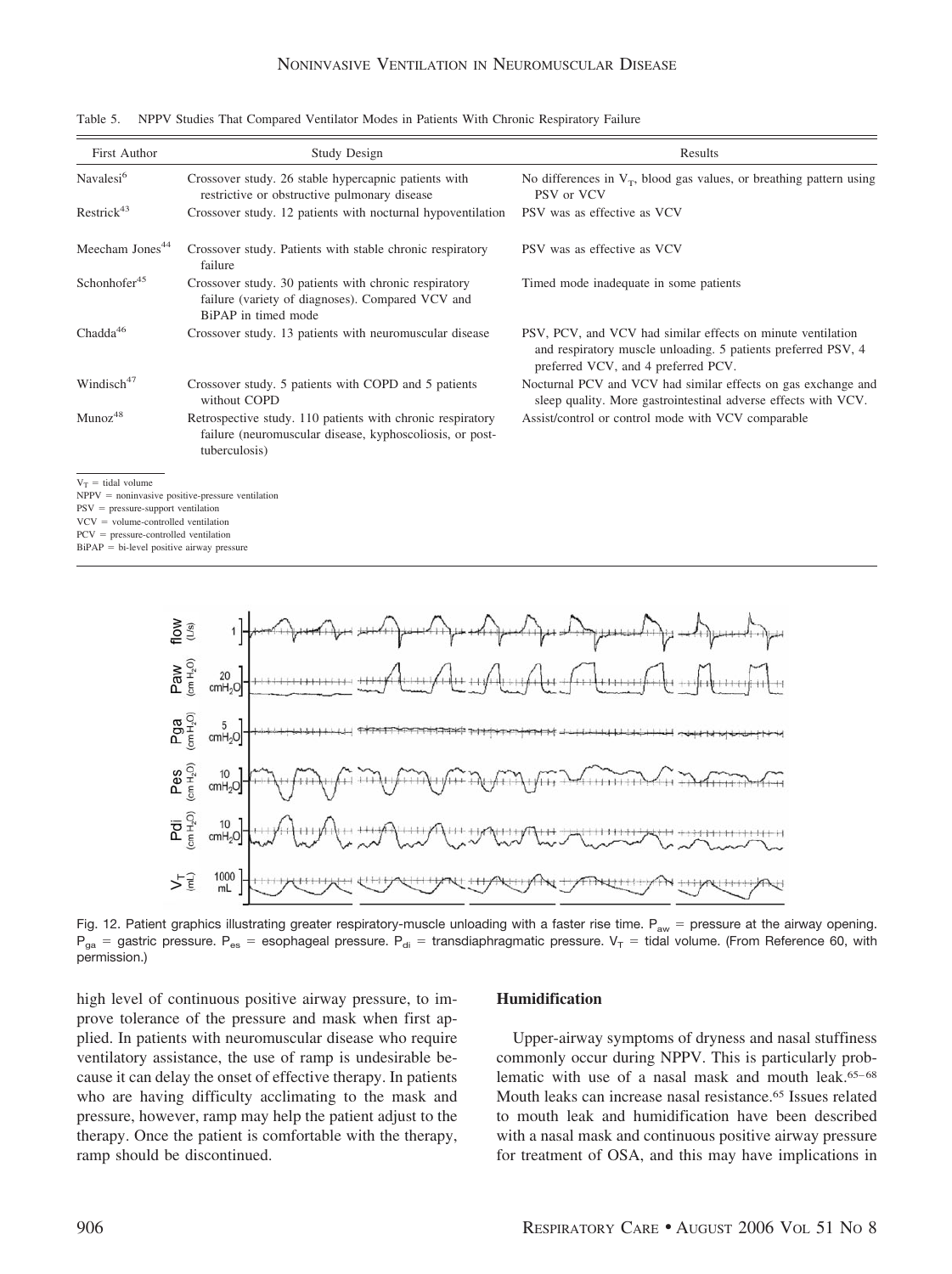

Fig. 13. Left: Bag-valve resuscitator configured for mouthpiece ventilation. Right: Bag-valve resuscitator with one-way valve to allow breath-stacking.

patients with neuromuscular disease using NPPV. Upperairway symptoms can be addressed by use of an oronasal mask or heated humidification. Mador et al<sup>68</sup> reported that addition of heated humidification was associated with fewer symptoms attributable to the upper airway. The use of humidification during NPPV in patients with neuromuscular disease should be based on patient comfort. If a heated humidifier is used, it is important to avoid excessive condensate in the circuit, which could accidentally dump into the mask. A heat-and-moisture exchanger should not be used with NPPV, because it would increase dead space and resistance, which might interfere with triggering and cycling.69,70 Moreover, if a nasal interface is used, much of the exhaled gas may escape from the mouth, thus making the heat-and-moisture exchanger virtually ineffective. If upper-airway symptoms persist despite adequate humidification, they can be addressed with saline spray and nasal steroids.

## **Safety**

The role of alarms and monitoring for noninvasive ventilators is controversial. Many patients can sustain adequate spontaneous breathing for short periods without ventilatory support. Nonetheless, disconnect and power-loss alarms are recommended. Airway pressure and volume monitors are desirable, but not mandatory, for acutely ill patients using NPPV. Newer ventilators used for NPPV provide sophisticated monitoring with graphics and alarms.

Battery backup is desirable, particularly with patients who require full support by NPPV. For patients who use only nocturnal NPPV, battery backup is less important and may not be necessary. Battery power may also be necessary to provide more independence for patients who require full ventilatory support. Ideally, the battery should be lightweight, allow extended use on a single charge, and recharge quickly. Use of a battery with a portable pressure (bi-level) ventilator is not straightforward and often requires some "jury-rigging" by the patient or the home-care provider. Use of a battery with a portable volume ventilator is more straightforward, and these ventilators typically come with internal batteries.

For patients who require full ventilatory support via NPPV, the family and other care providers should be trained in the use of a manual bag-valve resuscitator. For patients who use mouthpiece ventilation, the bag-valve resuscitator can be set up with a mouthpiece (Fig. 13). Family members and other care providers should be trained in the proper use of a bag-valve resuscitator with a mask. The bag-valve resuscitator can also be modified to provide breath stacking, by placing a one-way valve at the outlet of the device.71 If this is done, it is important to remind the patient and care providers that the one-way valve must be removed to provide bag-valve ventilation via mouthpiece or mask.

#### **Glossopharyngeal Breathing**

Glossopharyngeal breathing ("frog breathing") involves the use of the tongue and pharyngeal muscles to produce a  $V_T$  by projecting boluses of air past the glottis.<sup>72</sup> The glottis closes with each gulp of air. Each  $V_T$  consists of 6–9 gulps of 60–100 mL each. Most individuals need considerable instruction and encouragement to learn this technique, as well as hours of practice to master it. This can provide an individual who has weak inspiratory mus-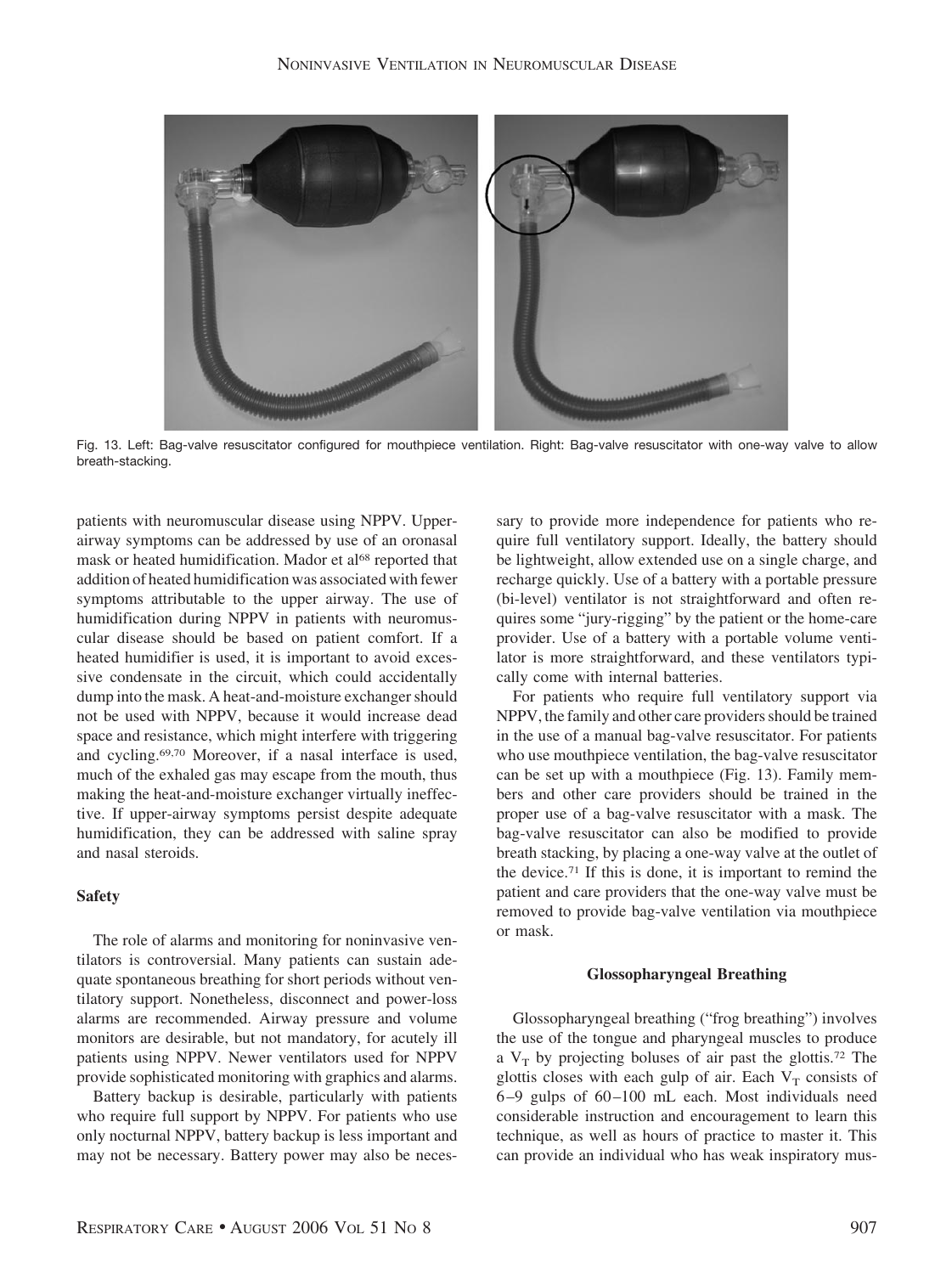

Fig. 14. Respiratory mechanics during spontaneous breathing and noninvasive positive-pressure ventilation (NPPV), illustrating expiratorymuscle activation. The dotted line represents the baseline zero flow. The vertical dotted-and-dashed line represents the beginning of expiration. Expiratory-muscle recruitment is shown as the rise in gastric pressure (P<sub>ga</sub>) during expiration, from its end-expiratory level (left arrow) to the maximum at end-expiratory (right arrow).  $P_{aw} =$  airway pressure.  $P_{di} =$  transdiaphragmatic pressure.  $P_{es} =$  esophageal pressure.  $V =$  airflow. (From Reference 56, with permission.)

cles ventilator-free time or a backup form of ventilation in the event of ventilator failure. It can also be used to improve cough effectiveness. Glossopharyngeal breathing is limited by oropharyngeal muscle weakness; the muscles of the tongue, soft palate, pharynx, and larynx must be functional. This breathing technique is rarely taught, since few health-care professionals are familiar with it.

#### **Selection of Settings for NPPV**

Selection of settings for NPPV in patients with neuromuscular disease is often done empirically, and is symptom-based. Initially, the NPPV settings are selected based on short-term symptoms such as chest expansion, accessory muscle use, and comfort.<sup>57</sup> Often, the prescribed settings are a compromise between those likely to be therapeutic and those tolerated by the patient. In some cases, the initial settings may be subtherapeutic, but are then increased as the patient becomes tolerant of the mask and the pressure in the mask (a process called desensitization). As the patient becomes increasingly tolerant of the therapy, settings are further adjusted, with the goal of improving symptoms of morning headache, fatigue, and daytime sleepiness.

The NPPV settings can be selected based on physiologic measures,<sup>57</sup> including  $V_T$ , minute ventilation, and arterial blood gas values, with the aim of improving daytime  $P_{aCO_2}$ . Sophisticated measurements of respiratorymuscle unloading, such as transdiaphragmatic pressure, can also be used, but these are generally limited to research protocols.

The role of polysomnography for selection of NPPV settings in patients with neuromuscular disease is unclear and controversial. Selection of settings for daytime use, as occurs with empirical approaches, may result in settings that are not appropriate for nighttime use. Some have recommended selection of settings from sleep studies for patients with neuromuscular disease,73,74 whereas others have suggested that this is not necessary.75,76 Several practical issues also deserve consideration. There are long wait times for many sleep laboratories, which delay the initiation of NPPV. Also, many sleep laboratories lack experience in issues related to neuromuscular disease, because their attention is primarily on OSA rather than respiratory-muscle unloading. Given the evidence that daytime NPPV settings may not be ideal for nocturnal use in some patients, it may be prudent to consider polysomnography in patients with neuromuscular disease who remain symptomatic after acclimation to NPPV. Overnight oximetry may be useful to assess nocturnal gas exchange on NPPV, but sleep-disordered breathing may be present and sleep quality may be poor despite adequate gas exchange.

In patients with neuromuscular disease, higher NPPV settings are not necessarily better. These patients usually do not require PEEP unless they also have OSA or COPD. In patients with neuromuscular disease, higher PEEP (EPAP) can result in expiratory-muscle activation (Fig. 14).57 Moreover, higher PEEP results in a higher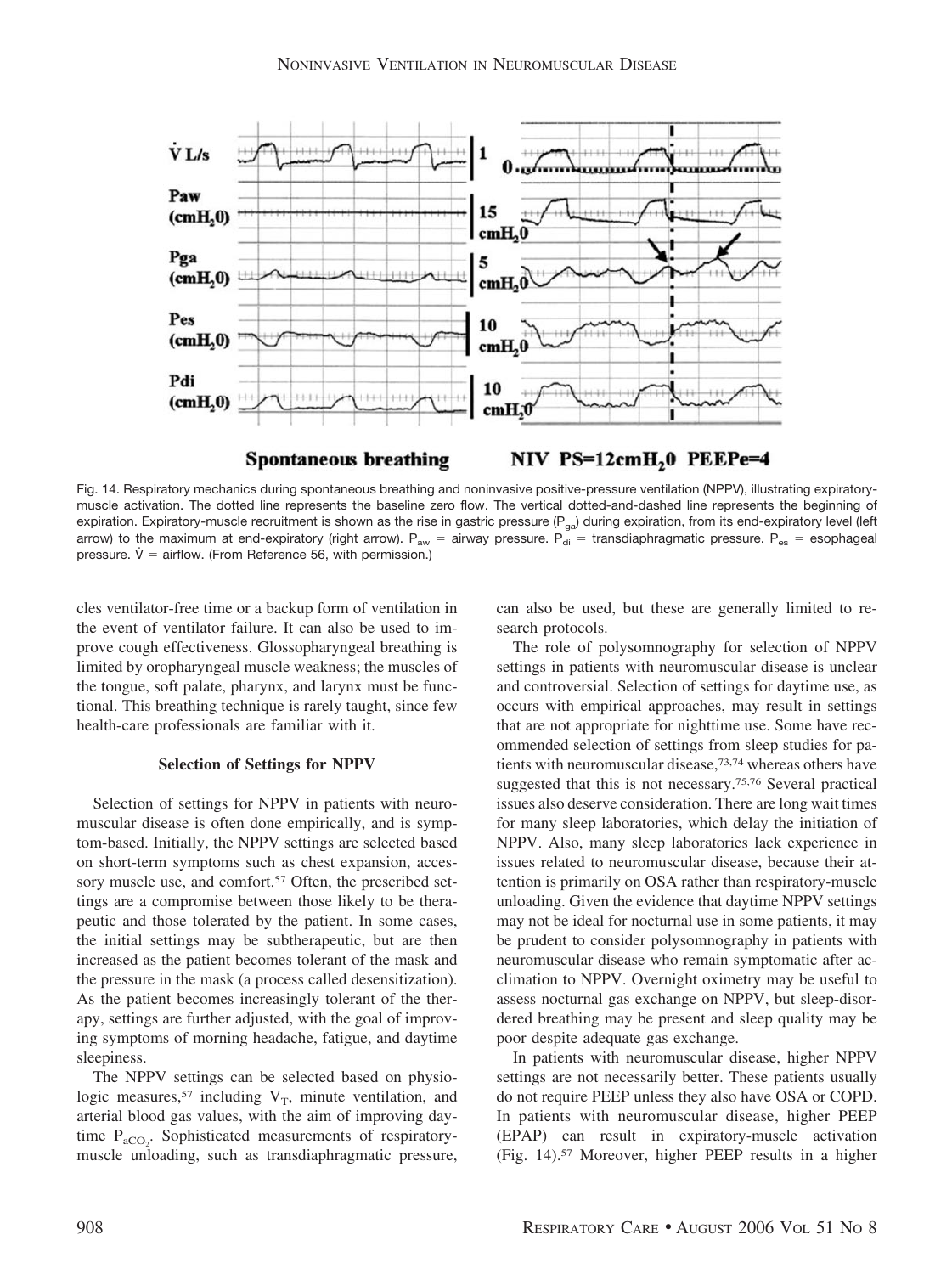inspiratory pressure, which may decrease patient tolerance. It is noteworthy that bi-level ventilators commonly used for NPPV have a threshold PEEP (EPAP) setting of  $4 \text{ cm H}_2\text{O}$  to minimize rebreathing. This PEEP level may be unnecessary and uncomfortable for some patients with neuromuscular disease. There can also be problems from too high an inspiratory pressure, including greater leak, less comfort, ineffective inspiratory efforts, central apnea, and glottic closure.77–81 For most patients with neuromuscular disease and otherwise normal lung function, a PEEP (EPAP) of 4 cm  $H_2O$ , or lower if possible, and an inspiratory positive airway pressure of  $12-14$  cm  $H<sub>2</sub>O$  is often sufficient. This results in a pressure support of about 10 cm  $H<sub>2</sub>O$ . Because of the potential for ineffective triggers and central apnea, a backup rate should be set at about 12–16 breaths/min.

#### **Summary**

NPPV is commonly used in patients with respiratory failure associated with neuromuscular disease. The use of NPPV in this patient population is likely to expand, particularly with increasing evidence that this therapy is lifeprolonging in patients with diseases such as amyotrophic lateral sclerosis.82 Appropriate selection of equipment and settings for NPPV is paramount to the success of this therapy. The selection of equipment for NPPV is based on the physiologic needs of the patient, the clinician's familiarity with NPPV, the desires of the patient, and the availability of equipment.

#### **REFERENCES**

- 1. Corrado A, Gorini M. Negative-pressure ventilation: is there still a role? Eur Respir J 2002;20(1):187–197.
- 2. Hill NS. Clinical applications of body ventilators. Chest 1986;90(6): 897–905.
- 3. Hill NS. Use of negative pressure ventilation, rocking beds, and pneumobelts. Respir Care 1994;39(5):532–549.
- 4. Ayoub J, Milane J, Targhetta R, Prioux J, Chamari K, Arbeille P, et al. Diaphragm kinetics during pneumatic belt respiratory assistance: a sonographic study in Duchenne muscular dystrophy. Neuromuscul Disord 2002;12(6):569–575.
- 5. Bach JR. Noninvasive mechanical ventilation. Philadephia: Hanley & Belfus; 2002.
- 6. Navalesi P, Fanfulla F, Frigerio P, Gregoretti C, Nava S. Physiologic evaluation of noninvasive mechanical ventilation delivered with three types of masks in patients with chronic hypercapnic respiratory failure. Crit Care Med 2000;28(6):1785–1790.
- 7. Kwok H, McCormack J, Cece R, Houtchens J, Hill NS. Controlled trial of oronasal versus nasal mask ventilation in the treatment of acute respiratory failure. Crit Care Med 2003;31(2):468–473.
- 8. Soo Hoo GW, Santiago S, Williams AJ. Nasal mechanical ventilation for hypercapnic respiratory failure in chronic obstructive pulmonary disease: determinants of success. Crit Care Med 1994;22(8): 1253–1261.
- 9. Willson GN, Piper AJ, Norman M, Chaseling WG, Milross MA, Collins ER, Grunstein RR. Nasal versus full face mask for nonin-

vasive ventilation in chronic respiratory failure. Eur Respir J 2004; 23(4):605–609.

- 10. Meyer TJ, Pressman MR, Benditt J, McCool FD, Millman RP, Natarajan R, Hill NS. Air leaking through the mouth during nocturnal nasal ventilation: effect on sleep quality. Sleep 1997;20(7):561–569.
- 11. Teschler H, Stampa J, Ragette R, Konietzko N, Berthon-Jones M. Effect of mouth leak on effectiveness of nasal bilevel ventilatory assistance and sleep architecture. Eur Respir J 1999;14(6):1251– 1257.
- 12. Gonzalez J, Sharshar T, Hart N, Chadda K, Raphael JC, Lofaso F. Air leaks during mechanical ventilation as a cause of persistent hypercapnia in neuromuscular disorders. Intensive Care Med 2003; 29(4):596–602.
- 13. Schettino GPP, Tucci MR, Sousa R, Valente Barbas SV, Passos Amato MB, Carvalho CRR. Mask mechanics and leak dynamics during noninvasive pressure support ventilation: a bench study. Intensive Care Med 2001;27(12):1887–1891.
- 14. Hill NS. Complications of noninvasive positive pressure ventilation. Respir Care 1997;42(4):432–442.
- 15. Gregoretti C, Confalonieri M, Navalesi P, Squadrone V, Frigerio P, Beltrame F, et al. Evaluation of patient skin breakdown and comfort with a new face mask for non-invasive ventilation: a multi-center study. Intensive Care Med 2002;28(3):278–284.
- 16. Schettino GPP, Chatmongkolchart S, Hess DR, Kacmarek RM. Position of exhalation port and mask design affect  $CO<sub>2</sub>$  rebreathing during noninvasive positive pressure ventilation. Crit Care Med 2003; 31(8):2178–2182.
- 17. Saatci E, Miller DM, Stell IM, Lee KC, Moxham J. Dynamic dead space in face masks used with noninvasive ventilators: a lung model study. Eur Respir J 2004;23(1):129–135.
- 18. Criner GJ, Travaline JM, Brennan KJ, Kreimer DT. Efficacy of a new full face mask for noninvasive positive pressure ventilation. Chest 1994;106(4):1109–1115.
- 19. Antonelli M, Pennisi MA, Pelosi P, Gregoretti C, Squadrone V, Rocco M, et al. Noninvasive positive pressure ventilation using a helmet in patients with acute exacerbation of chronic obstructive pulmonary disease: a feasibility study. Anesthesiology 2004;100(1): 16–24.
- 20. Chiumello D, Pelosi P, Carlesso E, Severgnini P, Aspesi M, Gamberoni C, et al. Noninvasive positive pressure ventilation delivered by helmet vs. standard face mask. Intensive Care Med 2003;29(10): 1671–1679.
- 21. Antonelli M, Conti G, Pelosi P, Gregoretti C, Pennisi MA, Costa R, et al. New treatment of acute hypoxemic respiratory failure: noninvasive pressure support ventilation delivered by helmet: a pilot controlled trial. Crit Care Med 2002;30(3):602–608.
- 22. Costa R, Navalesi P, Antonelli M, Cavaliere F, Craba A, Proietti R, Conti G. Physiologic evaluation of different levels of assistance during noninvasive ventilation delivered through a helmet. Chest 2005;128(4):2984–2990.
- 23. Taccone P, Hess D, Caironi P, Bigatello LM. Continuous positive airway pressure delivered with a "helmet": effects on carbon dioxide rebreathing. Crit Care Med 2004;32(10):2090–2096.
- 24. Racca F, Appendini L, Gregoretti C, Stra E, Patessio A, Donner CF, Ranieri VM. Effectiveness of mask and helmet interfaces to deliver noninvasive ventilation in a human model of resistive breathing. J Appl Physiol 2005;99(4):1262–1271.
- 25. Bach JR, Alba AS, Saporito LR. Intermittent positive pressure ventilation via the mouth as an alternative to tracheostomy for 257 ventilator users. Chest 1993;103(1):174–182.
- 26. Boitano LJ, Benditt JO. An evaluation of home volume ventilators that support open-circuit mouthpiece ventilation. Respir Care 2005; 50(11):1457–1461.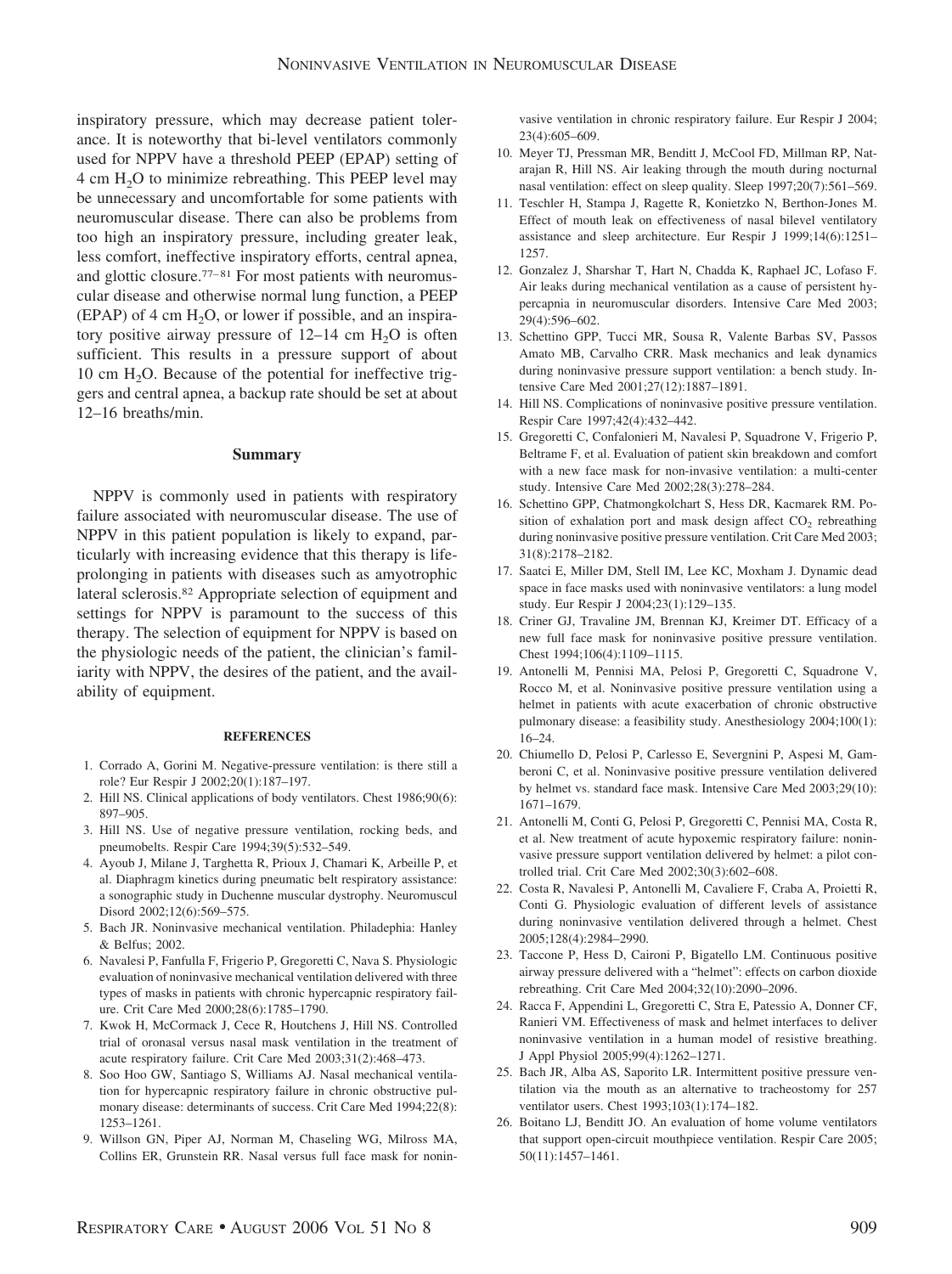- 27. Smith IE, Shneerson JM. A laboratory comparison of four positive pressure ventilators used in the home. Eur Respir J 1996;9(11):2410– 2415.
- 28. Bunburaphong T, Imanaka H, Nishimura M, Hess D, Kacmarek RM. Performance characteristics of bilevel pressure ventilators: a lung model study. Chest 1997;111(4):1050–1060.
- 29. Highcock MP, Shneerson JM, Smith IE. Functional differences in bi-level pressure pre-set ventilators. Eur Respir J 2001;17(2):268– 273.
- 30. Stell IM, Paul G, Lee KC, Ponte J, Moxham J. Noninvasive ventilator triggering in chronic obstructive pulmonary disease: a test lung comparison. Am J Respir Crit Care Med 2001;164(11):2092–2097.
- 31. Vitacca M, Barbano L, D'Anna S, Porta R, Bianchi L, Ambrosino N. Comparison of five bilevel pressure ventilators in patients with chronic ventilatory failure: a physiologic study. Chest 2002;122(6):2105– 2114.
- 32. Tassaux D, Strasser S, Fonseca S, Dalmas E, Jolliet P. Comparative bench study of triggering, pressurization, and cycling between the home ventilator VPAP II and three ICU ventilators. Intensive Care Med 2002;28(9):1254–1261.
- 33. Richard JC, Carlucci A, Breton L, Langlais N, Jaber S, Maggiore S, et al. Bench testing of pressure support ventilation with three different generations of ventilators. Intensive Care Med 2002;28(8):1049– 1057.
- 34. Highcock MP, Morrish E, Jamieson S, Shneerson JM, Smith IE. An overnight comparison of two ventilators used in the treatment of chronic respiratory failure. Eur Respir J 2002;20(4):942–945.
- 35. Lofaso F, Brochard L, Touchard D, Hang T, Harf A, Isabey D. Evaluation of carbon dioxide rebreathing during pressure support ventilation with airway management system (BiPAP) devices. Chest 1995;108(3):772–778.
- 36. Lofaso F, Brochard L, Hang T, Lorino H, Harf A, Isabey D. Home versus intensive care pressure support devices: experimental and clinical comparison. Am J Respir Crit Care Med 1996;153(5):1591– 1599.
- 37. Ferguson GT, Gilmartin M.  $CO<sub>2</sub>$  rebreathing during BiPAP ventilatory assistance. Am J Respir Crit Care Med 1995;151(4):1126–1135.
- 38. Hill NS, Carlisle C, Kramer NR. Effect of a nonrebreathing exhalation valve on long-term nasal ventilation using a bilevel device. Chest 2002;122(1):84–91.
- 39. Schwartz AR, Kacmarek RM, Hess DR. Factors affecting oxygen delivery with bi-level positive airway pressure. Respir Care 2004; 49(3):270–275.
- 40. Thys F, Liistro G, Dozin O, Marion E, Rodenstein DO. Determinants of F<sub>IO2</sub> with oxygen supplementation during noninvasive two-level positive pressure ventilation. Eur Respir J 2002;19(4):653–657.
- 41. Girault C, Richard JC, Chevron V, Tamion F, Pasquis P, Leroy J, Bonmarchand G. Comparative physiologic effects of noninvasive assist-control and pressure support ventilation in acute hypercapnic respiratory failure. Chest 1997;111(6):1639–1648.
- 42. Fauroux B, Pigeot J, Polkey MI, Isabey D, Clement A, Lofaso F. In vivo physiologic comparison of two ventilators used for domiciliary ventilation in children with cystic fibrosis. Crit Care Med 2001; 29(11):2097–2105.
- 43. Restrick LJ, Fox NC, Braid G, Ward EM, Paul EA, Wedzicha JA. Comparison of nasal pressure support ventilation with nasal intermittent positive pressure ventilation in patients with nocturnal hypoventilation. Eur Respir J 1993;6(3):364–370.
- 44. Meecham Jones DJ, Wedzicha JA. Comparison of pressure and volume preset nasal ventilator systems in stable chronic respiratory failure. Eur Respir J 1993;6(7):1060–1064.
- 45. Schonhofer B, Sonneborn M, Haidl P, Bohrer H, Kohler D. Comparison of two different modes for noninvasive mechanical ventila-

tion in chronic respiratory failure: volume versus pressure controlled device. Eur Respir J 1997;10(1):184–191.

- 46. Chadda K, Clair B, Orlikowski D, Macadoux G, Raphael JC, Lofaso F. Pressure support versus assisted controlled noninvasive ventilation in neuromuscular disease. Neurocrit Care 2004;1(4):429–434.
- 47. Windisch W, Storre JH, Sorichter S, Virchow JC Jr. Comparison of volume- and pressure-limited NPPV at night: a prospective randomized cross-over trial. Respir Med 2005;99(1):52–59.
- 48. Munoz X, Crespo A, Marti S, Torres F, Ferrer J, Morell F. Comparative study of two different modes of noninvasive home mechanical ventilation in chronic respiratory failure. Respir Med 2006; 100(4):673–681.
- 49. Fernandez-Vivas M, Caturla-Such J, Gonzalez de la Rosa J, Acosta-Escribano J, Alvarez-Sanchez B, Canovas-Robles J. Noninvasive pressure support versus proportional assist ventilation in acute respiratory failure. Intensive Care Med 2003;29(7):1126–1133.
- 50. Wysocki M, Richard JC, Meshaka P. Noninvasive proportional assist ventilation compared with noninvasive pressure support ventilation in hypercapnic acute respiratory failure. Crit Care Med 2002;30(2): 323–329.
- 51. Gay PC, Hess DR, Hill NS. Noninvasive proportional assist ventilation for acute respiratory insufficiency: comparison with pressure support ventilation. Am J Respir Crit Care Med 2001;164(9):1606– 1611.
- 52. Hart N, Hunt A, Polkey MI, Fauroux B, Lofaso F, Simonds AK. Comparison of proportional assist ventilation and pressure support ventilation in chronic respiratory failure due to neuromuscular and chest wall deformity. Thorax 2002;57(11):979–981.
- 53. Porta R, Appendini L, Vitacca M, Bianchi L, Donner CF, Poggi R, Ambrosino N. Mask proportional assist vs pressure support ventilation in patients in clinically stable condition with chronic ventilatory failure. Chest 2002;122(2):479–488.
- 54. Winck JC, Vitacca M, Morais A, Barbano L, Porta R, Teixeira-Pinto A, Ambrosino N. Tolerance and physiologic effects of nocturnal mask pressure support vs proportional assist ventilation in chronic ventilatory failure. Chest 2004;126(2):382–388.
- 55. Miyoshi E, Fujino Y, Uchiyama A, Mashimo T, Nishimura M. Effects of gas leak on triggering function, humidification, and inspiratory oxygen fraction during noninvasive positive airway pressure ventilation. Chest 2005;128(5):3691–3698.
- 56. Fanfulla F, Delmastro M, Berardinelli A, Lupo ND, Nava S. Effects of different ventilator settings on sleep and inspiratory effort in patients with neuromuscular disease. Am J Respir Crit Care Med 2005; 172(5):619–624.
- 57. Parthasarathy S, Tobin MJ. Effect of ventilator mode on sleep quality in critically ill patients. Am J Respir Crit Care Med 2002;166(11): 1423–1429.
- 58. Johnson KG, Johnson DC. Bilevel positive airway pressure worsens central apneas during sleep. Chest 2005;128(4):2141–2150.
- 59. Parreira VF, Delguste P, Jounieaux V, Aubert G, Dury M, Rodenstein DO. Effectiveness of controlled and spontaneous modes in nasal two-level positive pressure ventilation in awake and asleep normal subjects. Chest 1997;112(5):1267–1277.
- 60. Prinianakis G, Delmastro M, Carlucci A, Ceriana P, Nara S. Effect of varying the pressurisation rate during noninvasive pressure support ventilation. Eur Respir J 2004;23(2):314–320.
- 61. Hotchkiss JR, Adams AB, Dries DJ, Marini JJ, Crooke PS. Dynamic behavior during noninvasive ventilation: chaotic support? Am J Respir Crit Care Med 2001;163(2):374–378.
- 62. Calderini E, Confalonieri M, Puccio PG, Francavilla N, Stella L, Gregoretti C. Patient-ventilator asynchrony during noninvasive ventilation: the role of expiratory trigger. Intensive Care Med 1999; 25(7):662–667.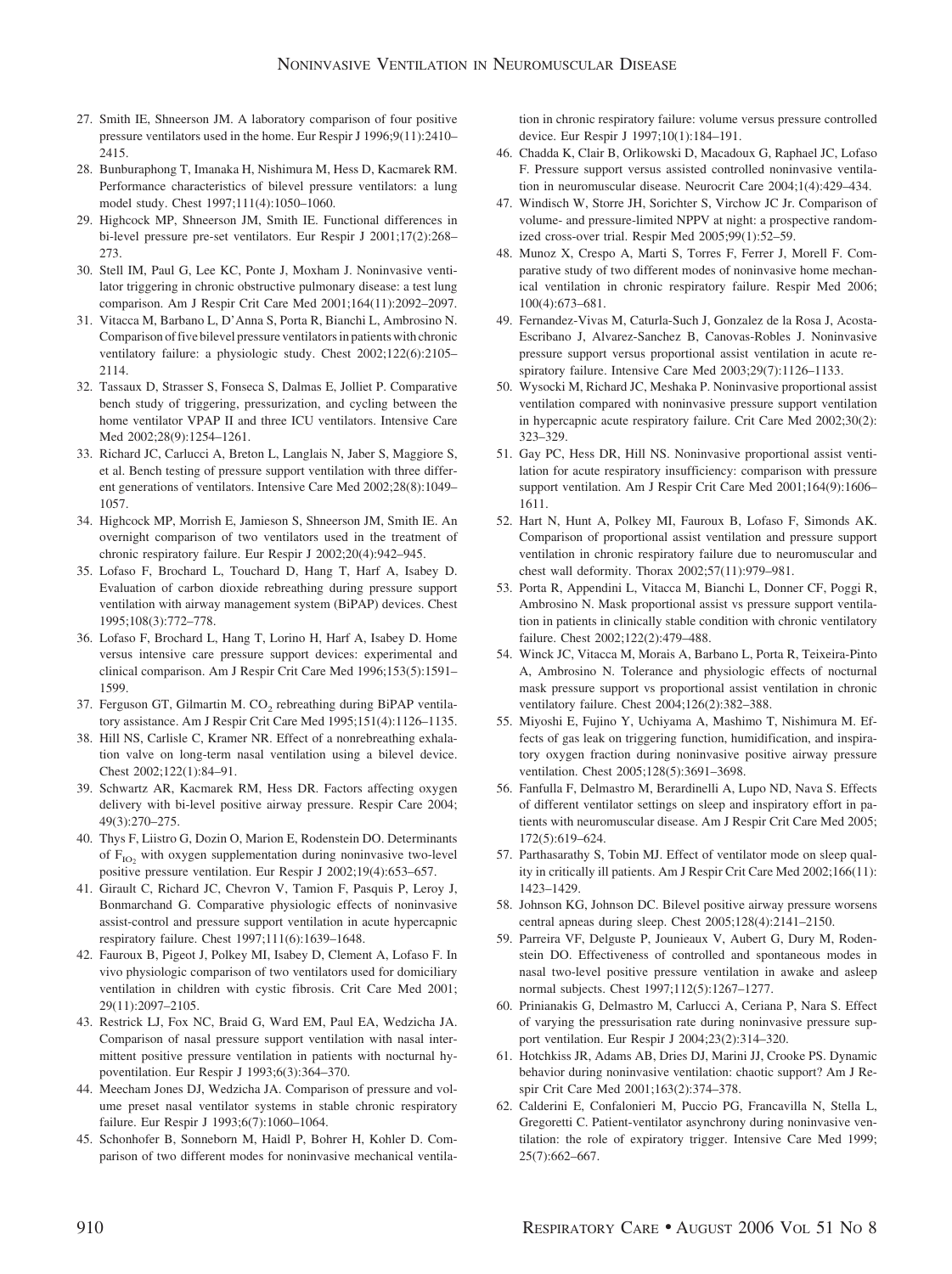- 63. Mehta S, McCool FD, Hill NS. Leak compensation in positive pressure ventilators: a lung model study. Eur Respir J 2001;17(2):259–267.
- 64. Hess DR. Ventilator waveforms and the physiology of pressure support ventilation. Respir Care 2005;50(2):166–186.
- 65. Richards GN, Cistulli PA, Ungar RG Berthon-Jones M, Sullivan CE. Mouth leak with nasal continuous positive airway pressure increases nasal airway resistance. Am J Respir Crit Care Med 1996;154(1): 182–186.
- 66. Martins De Araujo MT, Vieira SB, Vasquez EC, Fleury B. Heated humidification or face mask to prevent upper airway dryness during continuous positive airway pressure therapy. Chest 2000;117(1):142–147.
- 67. Massie CA, Hart RW, Peralez K, Richards GN. Effects of humidification on nasal symptoms and compliance in sleep apnea patients using continuous positive airway pressure. Chest 1999;116(2):403–408.
- 68. Mador MJ, Krauza M, Pervez A, Pierce D, Braun M. Effect of heated humidification on compliance and quality of life in patients with sleep apnea using nasal continuous positive airway pressure. Chest 2005;128(4):2151–2158.
- 69. Lellouche F, Maggiore SM, Deye N, Taille S, Pigeot J, Harf A, Brochard L. Effect of the humidification device on the work of breathing during noninvasive ventilation. Intensive Care Med 2002; 28(11):1582–1589.
- 70. Jaber S, Chanques G, Matecki S, Ramonatxo M, Souche B, Perrigault PF, Eledjam JJ. Comparison of the effects of heat and moisture exchangers and heated humidifiers on ventilation and gas exchange during non-invasive ventilation. Intensive Care Med 2002;28(11): 1590–1594.
- 71. Kang SW, Bach JR. Maximum insufflation capacity. Chest 2000; 118(1):61–65.
- 72. Bach JR. Update and perspectives on noninvasive respiratory muscle aids. Part 1: The inspiratory aids. Chest 1994;105(4):1230–1240.
- 73. Gonzalez MM, Parreira VF, Rodenstein DO. Non-invasive ventilation and sleep. Sleep Med Rev 2002;6(1):29–44.
- 74. Guilleminault C, Philip P, Robinson A. Sleep and neuromuscular disease: bilevel positive airway pressure by nasal mask as a treatment for sleep disordered breathing in patients with neuromuscular disease. J Neurol Neurosurg Psychiatry 1998;65(2):225–232.
- 75. Bourke SC, Gibson GJ. Sleep and breathing in neuromuscular disease. Eur Respir J 2002;19(6):1194–1201.
- 76. Barbe F, Quera-Salva MA, de Lattre J, Gajdos P, Agusti AG. Longterm effects of nasal intermittent positive-pressure ventilation on pulmonary function and sleep architecture in patients with neuromuscular diseases. Chest 1996;110(5):1179–1183.
- 77. Delguste P, Aubert-Tulkens G, Rodenstein DO. Upper airway obstruction during nasal intermittent positive-pressure hyperventilation in sleep. Lancet 1991;338(8778):1295–1297.
- 78. Jounieaux V, Aubert G, Dury M, Delguste P, Rodenstein DO. Effects of nasal positive-pressure hyperventilation on the glottis in normal awake subjects. J Appl Physiol 1995;79(1):176–185.
- 79. Jounieaux V, Aubert G, Dury M, Delguste P, Rodenstein DO. Effects of nasal positive-pressure hyperventilation on the glottis in normal sleeping subjects. J Appl Physiol 1995;79(1):186–193.
- 80. Parreira VF, Jounieaux V, Aubert G, Dury M, Delguste PE, Rodenstein DO. Nasal two-level positive-pressure ventilation in normal subjects: effects of the glottis and ventilation. Am J Respir Crit Care Med 1996;153(5):1616–1623.
- 81. Parreira VF, Jounieaux V, Delguste P, Aubert G, Dury M, Rodenstein DO. Determinants of effective ventilation during nasal intermittent positive pressure ventilation. Eur Respir J 1997;10(9):1975–1982.
- 82. Bourke SC, Tomlinson M, Williams TL, Bullock RE, Shaw PJ, Gibson GJ. Effects of non-invasive ventilation on survival and quality of life in patients with amyotrophic lateral sclerosis: a randomised controlled trial. Lancet Neurol 2006;5(2):140–147.

## **Discussion**

**Deem:** Dean, how did pressure ventilators evolve the way they did, with the single-circuit? Was it a matter of cost? Were they trying to keep things simple? Because it seems that the single-hose setup is prone to causing rebreathing.

**Hess:** I think that it evolved out of CPAP [continuous positive airway pressure] for sleep. I think these devices were originally designed not as ventilators the way that we use them today, but to treat OSA [obstructive sleep apnea]. Nick, can you comment on that?

**Hill:** Sure. The original BiPAP device was created by Respironics, and "BiPAP" is a proprietary term that belongs to Respironics. Their idea was to have a CPAP device that would be better tolerated by patients, because you can lower the expiratory pressure below the pressure needed to stent the upper airway during inspiration. And it occurred to them along the way that they were also creating a potentially useful pressure-limited ventilator.

The first study I did on noninvasive positive-pressure ventilation in COPD patients used the prototypical BiPAP device.1 It didn't have a patient trigger. We also did a study2 that found that it was a pressure-limited ventilator. And we also reported its use in some neuromuscular patients who had been using volume-limited ventilators and—for one reason or another wanted something different: some because of the nuisance alarms, some because they wanted to travel, and some because carrying around a 30 pound volume-limited ventilator was a nuisance. So that's where BiPAP came from. They were never originally designed as ventilators, and they preserved the single-limb circuit that the CPAP devices had originated. But as long as you do relatively simple things to minimize the rebreathing, the single circuit is not a problem, and, as Dean pointed out, in that study we did looking at nasal masks,<sup>3</sup> most of the  $CO<sub>2</sub>$ that otherwise would be rebreathed goes out the mouth. That's why you don't have rebreathing problems with nasal masks during nocturnal ventilation.

#### **REFERENCES**

- 1. Strumpf DA, Millman RP, Carlisle CC, Grattan LM, Ryan SM, Erickson AD, Hill NS. Nocturnal positive-pressure ventilation via nasal mask in patients with severe chronic obstructive pulmonary disease. Am Rev Respir Dis 1991;144(6):1234–1239.
- 2. Strumpf DA, Carlisle CC, Millman RP, Smith KW, Hill NS. An evaluation of the Respironics BiPAP bi-level CPAP device for delivery of assisted ventilation. Respir Care 1990;35(5):415–422.
- 3. Hill NS, Carlisle C, Kramer NR. Effect of a nonrebreathing exhalation valve on longterm nasal ventilation using a bilevel device. Chest 2002;122(1):84–91.